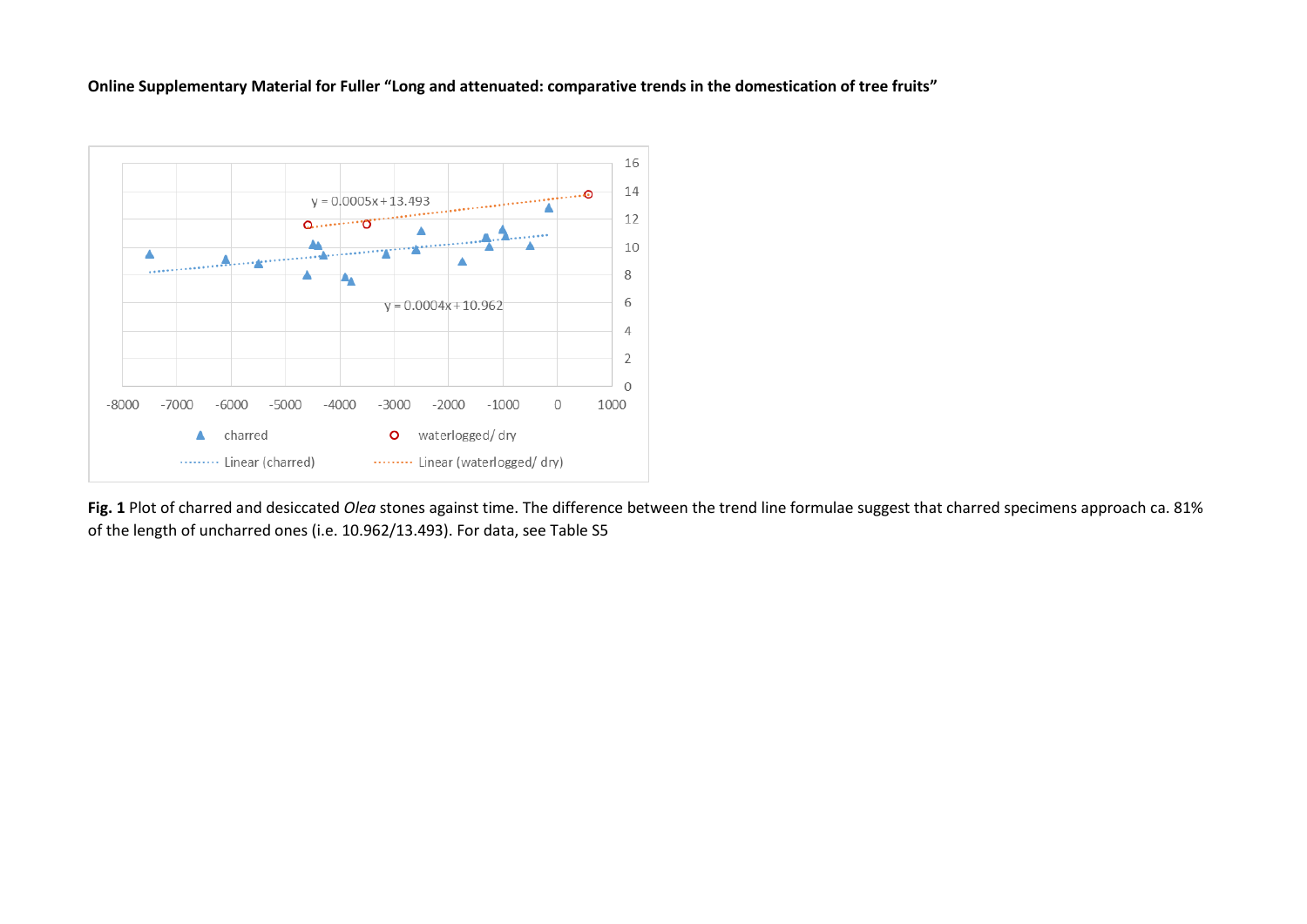

**Fig. 2** Plot of charred and desiccated *Phoenix* stones against time. The difference between the trend line formulae suggest that charred specimens approach ca. 80% the length the length of uncharred ones (i.e. 18.511/23.123)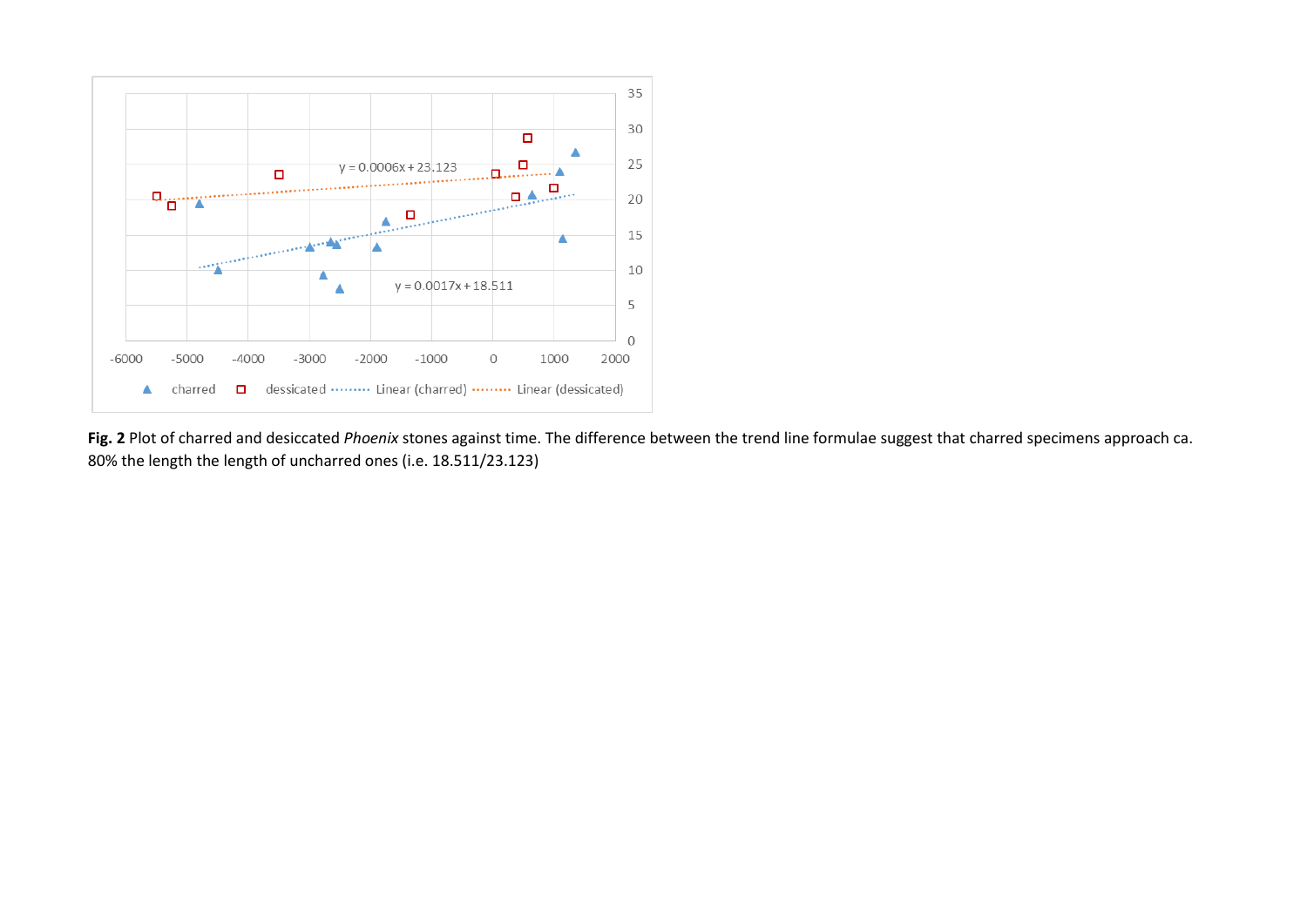

**Fig. 3** Examples of assemblages that demonstrate approximation of normal distribution. A. *Olea europaea* length (mm) from Cave of the Treasure (7 bins); B. *Persea* stone length (cm) from Coxcatlan Cave TC50 VI (in 7 bins); C. *Prunus persica* stone length from Maoshan (in 8 bins); D. *Prunus persica* stone length (mm) from Kuahuqiao (in 8 bins)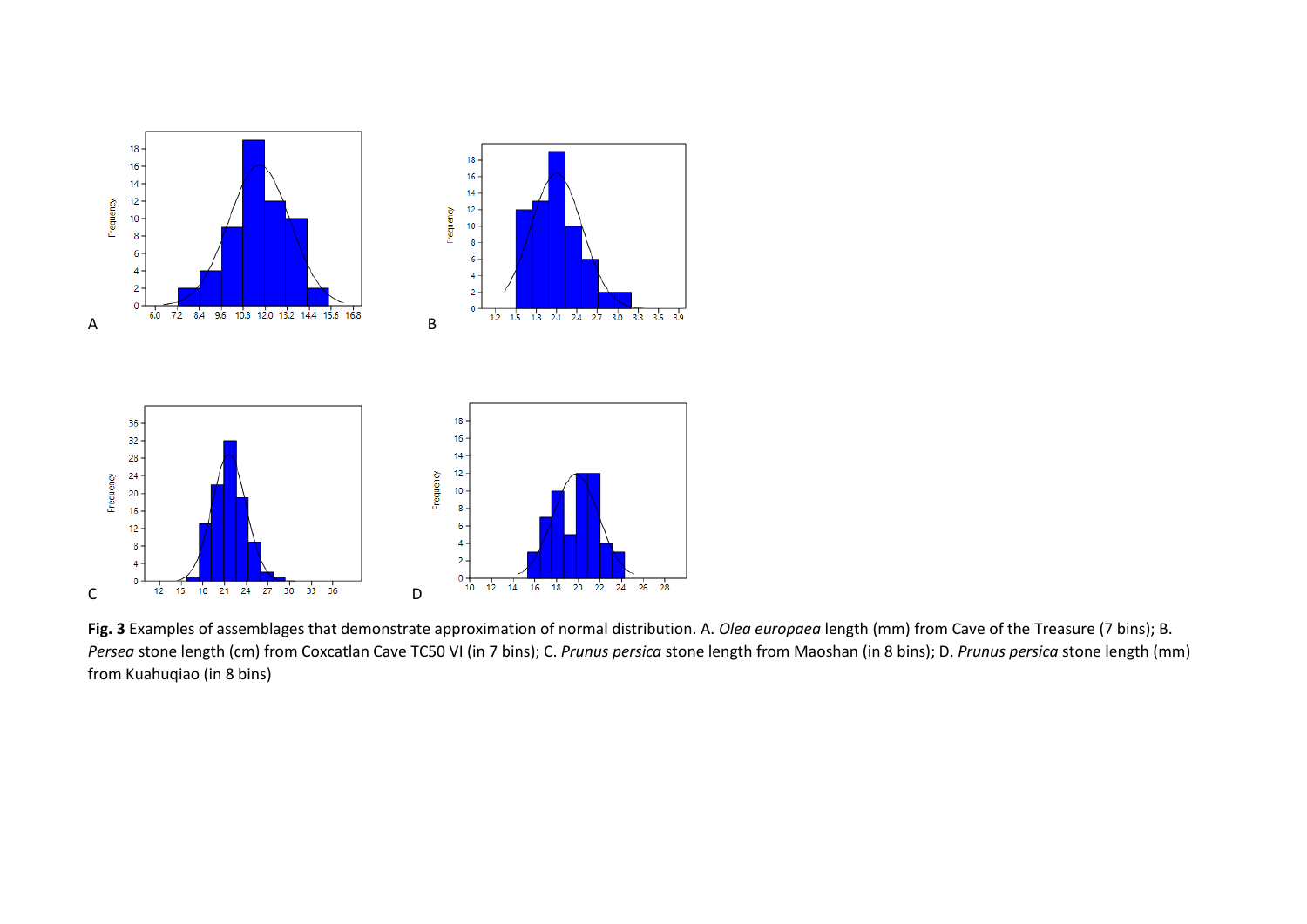## **Table 1** *Prunus persica* metrical data

| Country         | <b>Ssite</b>    | <b>Time</b> | N   | L.mean   | L.min | L.max | <b>Stdev</b>  | W.ave    | W.min | W.max | W.std    | Source                         |
|-----------------|-----------------|-------------|-----|----------|-------|-------|---------------|----------|-------|-------|----------|--------------------------------|
| China: Zhejiang | Kuahuqaio       | -5700       | 56  | 19.78768 | 15.34 | 24.26 | 2.097033      | 15.52018 | 13.07 | 18    | 1.131121 | Zheng et al. 2014              |
| China: Zhejiang | Tianluoshan     | $-4700$     | 9   | 19.38    | 16.52 | 23.28 | 1.923421      | 15.25333 | 13.11 | 17.44 |          | 1.246224 Zheng et al. 2014     |
| China: Jiangsu  | Dongshan-cun    | $-3500$     | 13  | 17.5     | 15    | 20    | 1             | 11.8     | 10    | 14.8  | 1.849324 | Qin L, Deng Z, Fuller DQ (n.d. |
| China: Zhejiang | Maosahan        | $-2500$     | 99  | 21.61061 | 15.78 | 29.42 | 2.329027      | 16.85889 | 13.27 | 21.27 |          | 1.553275 Zheng et al. 2014     |
| China: Zhejiang | Bianjiashan     | $-2300$     | 23  | 20.02913 | 17.14 | 25.49 | 2.265468      | 15.6013  | 13.26 | 18.02 |          | 1.414147 Zheng et al. 2014     |
| China: Zhejiang | Qinshan-yang    | $-1400$     |     | 26.19286 | 24.08 | 29.96 | 2.174164      | 18.78714 | 17.38 | 21.82 |          | 1.516187 Zheng et al. 2014     |
| India: Kashmir  | Burzahom        | $-1500$     | 1   | 21.6     |       |       | $\Omega$      |          |       |       |          | Lone et al. 1993               |
| Japan           | Ikiriki         | $-1200$     | 8   | 26.19286 | 18.9  | 25.1  | 2.174164      | 17.8375  | 16.3  | 20.2  | 1.358505 | Zheng et al. 2014              |
| Italy           | Modena          | 30          | 106 | 25.5     | 18    | 30.1  | 2.392865      | 19.6     | 12.6  | 23    | 2.056677 | Sadori et al. 2009             |
| Italy           | Aquileia        | 150         | 162 | 24.2     | 21    | 28    | 1.308201      | 18.1     | 16    | 21    | 0.934429 | Sadori et al. 2009             |
| Italy           | Vercelli        | 175         | 18  | 29       | 25.5  | 34    | 2.335126 21.9 |          | 18.5  | 26    | 2.060406 | Sadori et al. 2009             |
| Italy           | Rome            | 360         | 253 | 23.8     | 14    | 35.3  | $3.772516$ 19 |          | 11.7  | 27.8  | 2.851526 | Sadori et al. 2009             |
| Italy           | Imola           | 1440        | 92  | 25.6     | 15.1  | 31.3  | 3.269233 20.3 |          | 13    | 25.7  | 2.562918 | Sadori et al. 2009             |
| Italy           | Moncalieri      | 1470        | 26  | 25       | 18    | 31    | 3.279251      | 19.8     | 17    | 22.5  | 1.387375 | Sadori et al. 2009             |
| England         | London          | 250         | 1   | 24.5     |       |       | $\Omega$      | 20.5     |       |       |          | Willcox 1977                   |
| Egypt           | Quseir al-Qadim | 950         |     | 23       |       |       |               | 16       |       |       |          | Van der Veen 2011              |
| Egypt           | Kom el-Nana     | 575         |     | 30       |       |       | 0             | 22.35    |       |       |          | <b>Smith 2003</b>              |

Mann-Kendall trend test of ave.L. all *Prunus persica, p*(no trend): 0.020958\* Mann-Kendall trend test of ave.L. *Prunus persica,* 3500-1200 BC*, p*(no trend): 0.028\*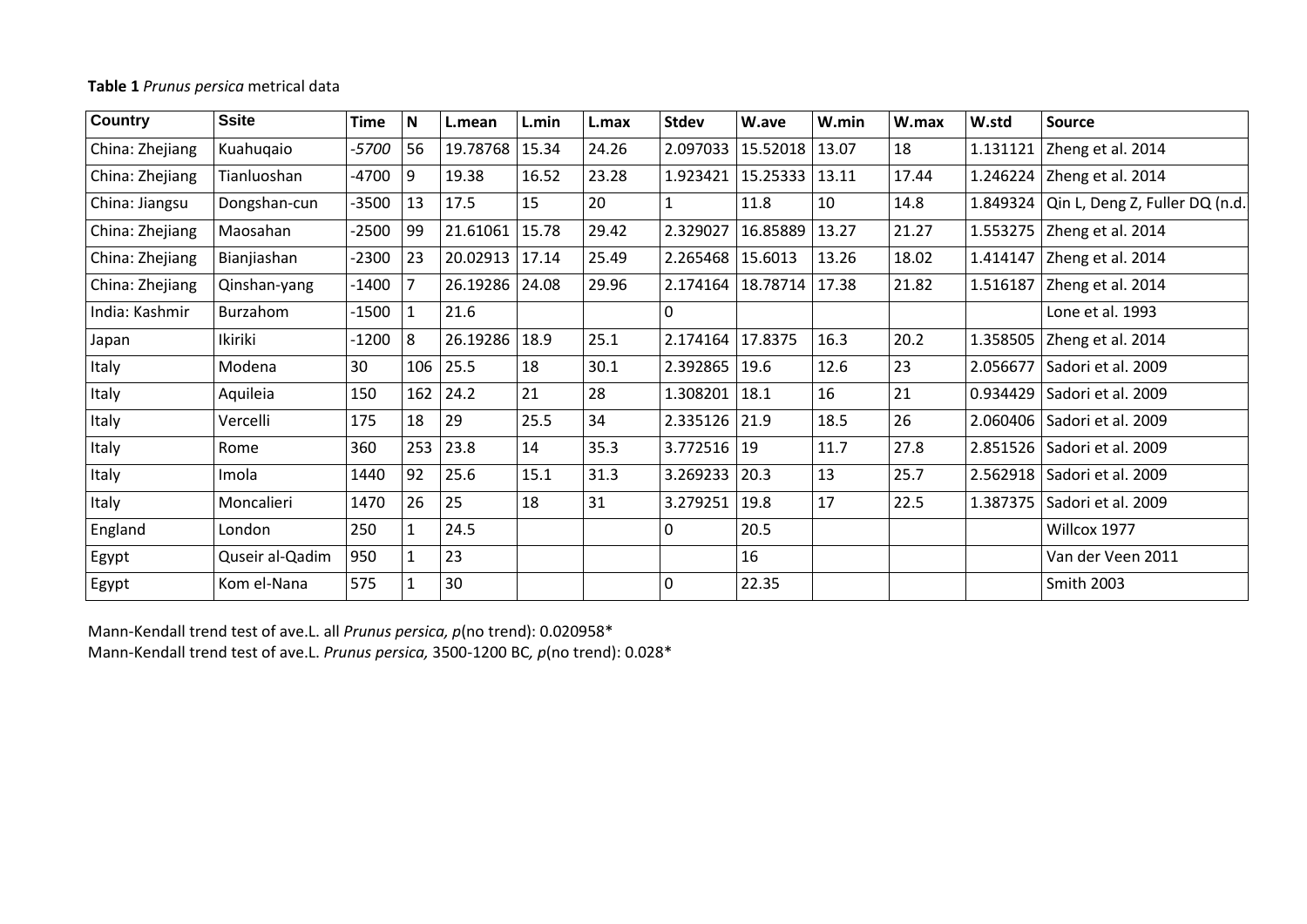| Site               | Age     | n  | L.ave    | <b>Stdev</b>               | $\vert$ s-terms (stdev <sup>2</sup> x (n-1)) $\vert$ n-terms (n-1) |     | Generations (10 yr) | $x/\sigma$ |
|--------------------|---------|----|----------|----------------------------|--------------------------------------------------------------------|-----|---------------------|------------|
| Dongshancun        | $-3500$ | 13 | 17.5     |                            | 12                                                                 | 12  |                     | 3.960318   |
| Maosahan           | $-2500$ | 99 | 21.61061 | 2.329027                   | 531.588                                                            | 98  | 120                 | 3.576138   |
| Bianjiashan        | $-2300$ | 23 | 20.02913 | 2.265468                   | 112.9116                                                           | 22  | 220                 | 4.416144   |
| <b>Qinshanyang</b> | $-1400$ | 7  | 26.19286 | 2.174164                   | 28.36194                                                           |     | 240                 | 4.092968   |
|                    |         |    |          | Sum:                       | 684.8615                                                           | 138 |                     |            |
|                    |         |    |          | $\sigma$ (s sum/ n<br>sum) | 4.962764                                                           |     |                     |            |

**Table 2** *Prunus persica* domestication episode data for haldanes calculation



**Fig. 4** Graph of Haldane rate estimate for *Prunus persica*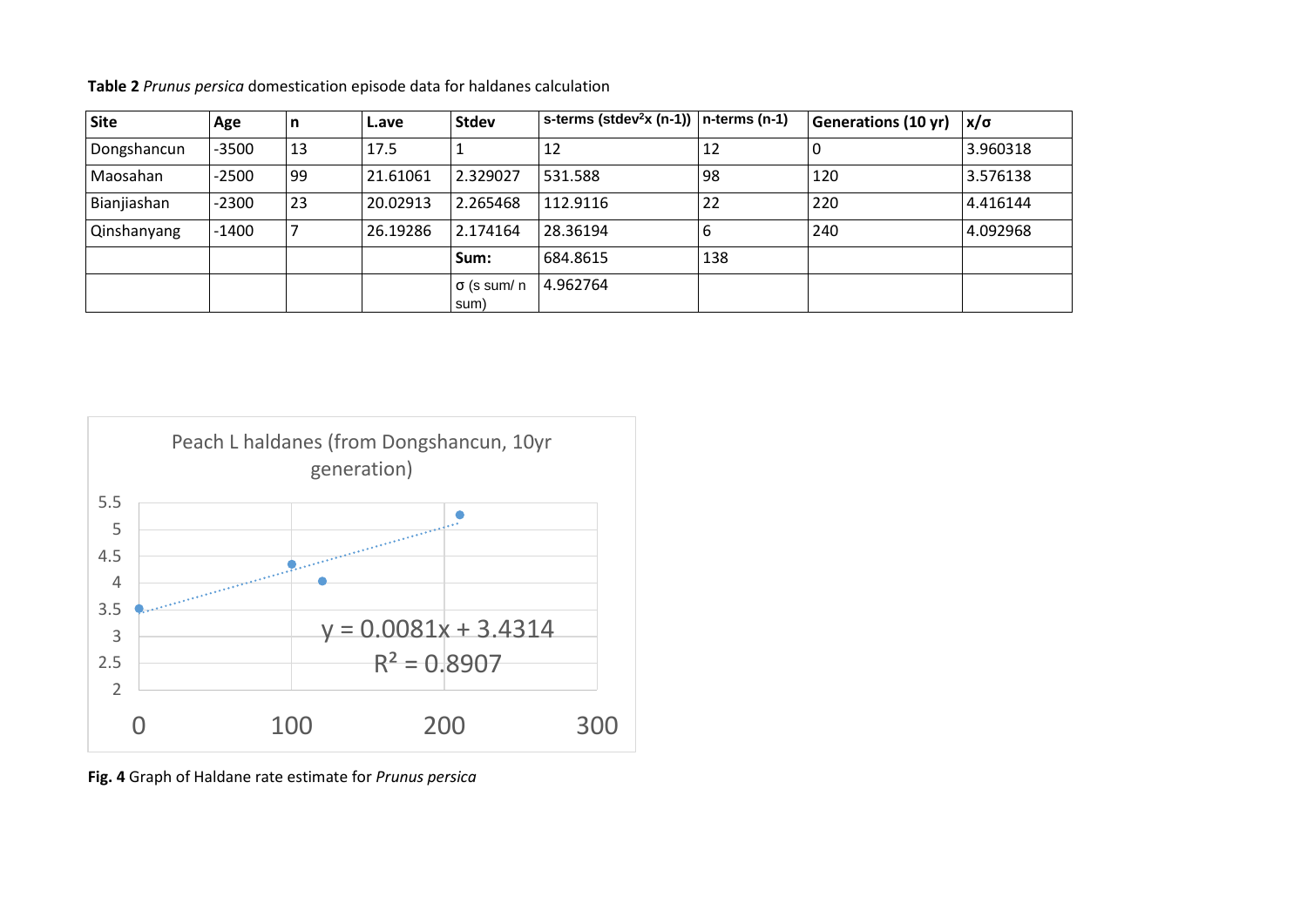## **Table 3** *Phoenix dactylifera* metrical data

| <b>Region</b> | <b>Site</b>             | Preserv./<br>correction | Age<br>median | n              | L ave    | L min          | L max  | <b>Stdev</b> | n.             | <b>B</b> ave | <b>B</b> min   | <b>B</b> max Stdev |        | <b>Source</b>                                  |
|---------------|-------------------------|-------------------------|---------------|----------------|----------|----------------|--------|--------------|----------------|--------------|----------------|--------------------|--------|------------------------------------------------|
| Pakistan      | Mehrgarh IB             | Mineral.?):<br>$-20%$   | $-5500$       | $\overline{2}$ | 16.44    | 16.32          | 16.56  | 0.1697       | $2^{\circ}$    | 6.08         | 6              | 6.16               | 0.1131 | Costantini 1985; Clapham<br>and Stevens 2009   |
| Jordan        | <b>Tuleilat Ghassul</b> | charred                 | $-4500$       | $\overline{7}$ | 10       | $\overline{9}$ | 11     | 0.63         |                | 5            | 5              | 5                  | 0      | Lipshitz & Bonani 2001                         |
| Kuwait        | Sabiyah H3              | mineralized<br>$: -20%$ | $-5250$       | $\overline{3}$ | 15.28    | 12             | 18     | 3.0353       | $\overline{3}$ | 6.933<br>333 | 6.16           | 7.6                | 0.7259 | Beech 2003; Clapham and<br>Stevens 2009        |
| Iran          | Tepe Gaz Tavila         | charred                 | $-5200$       |                |          |                |        |              | $\mathbf{1}$   | 7.5          |                |                    | 0      | Beech 2003; Clapham and<br>Stevens 2009        |
| <b>UAE</b>    | Dalma                   | charred/im<br>pressions | $-4800$       | $\overline{2}$ | 19.5     | 19             | 20     | 0.8862       | 4              | 7.175        | $\overline{7}$ | 7.6                | 0.2914 | Beech 2003; Clapham and<br>Stevens 2009        |
| Israel        | Cave of the<br>Treasure | desiccated:<br>$-20%$   | $-3500$       | 9              | 18.84444 | 15.92          | 21.52  | 2.1106       | 9              | 6.924<br>444 | 6.48           | 7.68               | 0.3625 | Zaitschek 1980 (estimated<br>from image)       |
| <b>UAE</b>    | Hili 8 IB               | charred                 | $-3000$       | 5              | 13.35    | 12.7           | 14     | 0.5589       | 5              | 6.7          | 6.2            | 7.2                | 0.4299 | Costantini 1985; Clapham<br>and Stevens 2009   |
| Israel        | Qumran Cave             | charred                 | $-2770$       | $\overline{7}$ | 9.28     | 8              | 11     | 0.994        |                | 4.9          | 4.5            | 6                  | 0.494  | Lipshitz & Bonani 2001                         |
| Iraq          | Ur                      | charred                 | $-2650$       | $\mathbf{1}$   | 14.1     |                |        |              | $\overline{4}$ | 5.6          | 4.8            | 7.2                | 1.0677 | Costantini 1985; Clapham<br>and Stevens 2009   |
| <b>UAE</b>    | Hili 8 IIC              | charred                 | $-2550$       | 15             | 13.65    | 11.1           | 16.2   | 1.4690       | 15             | 5.95         | 5.1            | 6.8                | 0.4897 | Costantini 1985; Clapham<br>and Stevens 2009   |
| Pakistan      | Miri Qalat              | charred                 | $-2500$       | 16             | 7.4      | 5.5            | 8.7    | 0.9060       | 16             | 4.3          | 3.2            | 5.2                | 0.5663 | Beech 2003; Clapham and<br>Stevens 2009        |
| Oman          | R'as al-Jinz 2          | charred                 | $-2300$       | 39             | 14.68    | 9.21           | 18.15  |              |                |              |                |                    |        | Costantini and Audisio 2000                    |
| Bahrain       | Saar                    | charred                 | $-1900$       | 16             | 13.33    | 10.4           | 19.5   | 2.5765       | 16             | 5.97         | 4.6            | 7.2                | 0.7361 | Nesbitt 1993; Clapham and<br>Stevens 2009      |
| Kuwait        | Failaka                 | charred                 | $-1750$       | $\overline{4}$ | 16.95    | 14.8           | 18.7   | 1.8944       | $\overline{4}$ | 6.51         | 5.7            | 7.5                | 0.8743 | Rowley-Conwy 1987;<br>Clapham and Stevens 2009 |
| Egypt         | Amarna                  | desiccated:<br>$-20%$   | $-1345$       | 945            | 14.272   | 7.704          | 24.024 | 2.5289       | 945            | 6.2          | 3.592          | 7.904              | 0.6682 | Clapham and Stevens 2009                       |
| Israel        | Qumran Cave             | desiccated:<br>$-20%$   | 50            | 6              | 18.928   | 18.4           | 23.2   | 2.384        |                | 5.928        | 5.6            | 6.4                | 0.2744 | Lipshitz & Bonani 2001                         |
| Egypt         | Qasr Ibrim              | desiccated:<br>$-20%$   | 375           | 337            | 16.34    | 9.20           | 26.40  | 2.95         | 337            | 6.03         | 3.6            | 8.00               | 0.75   | Clapham and Stevens 2009                       |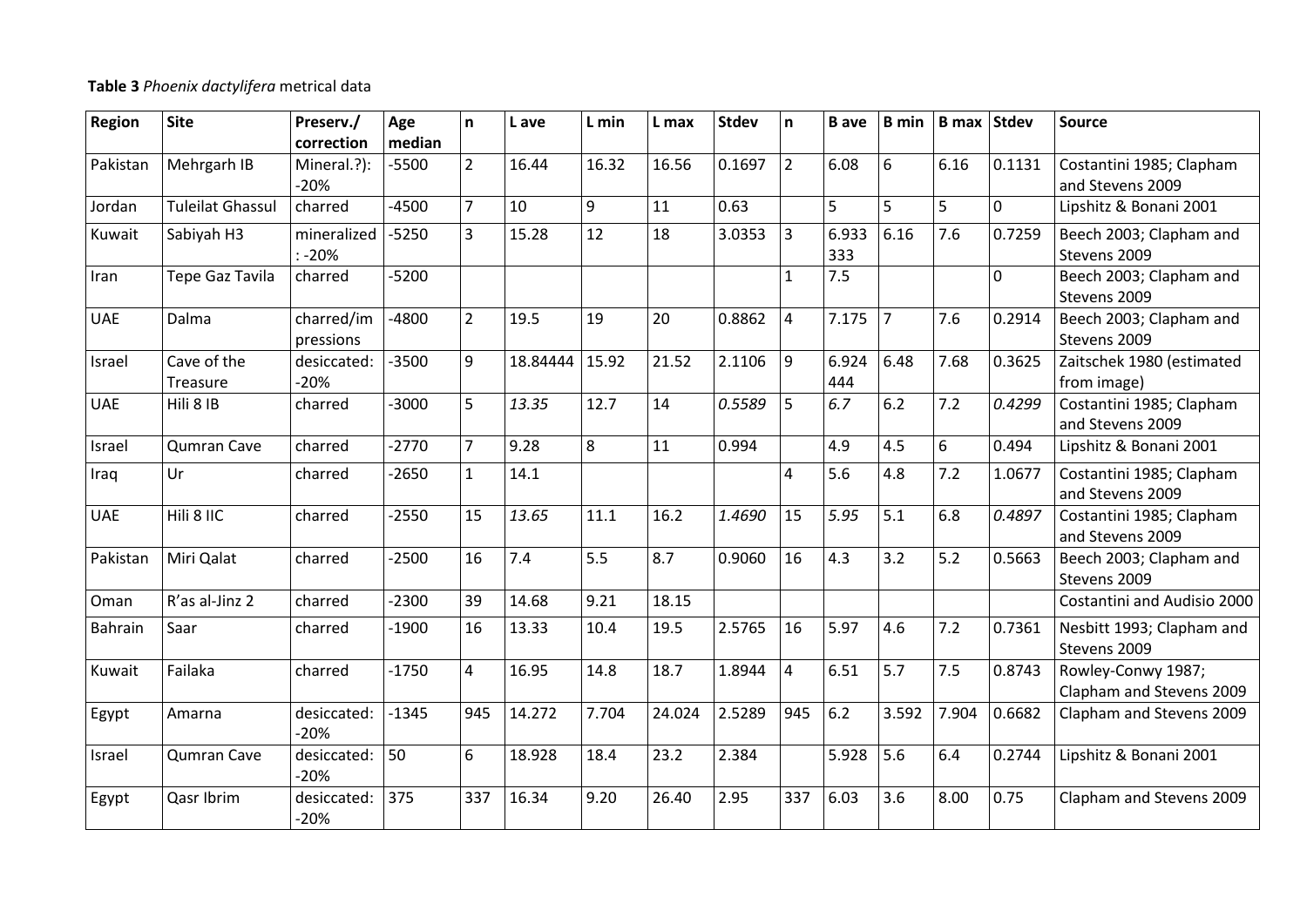| Israel | En Boqeq Castle | charred             | 500  | 12 | 20.00 | 12.00 | 25.60 | 5.59 |    | 8.24  | 5.6 | 16.00 3.44 |      | Lipshitz & Bonani 2001 |
|--------|-----------------|---------------------|------|----|-------|-------|-------|------|----|-------|-----|------------|------|------------------------|
| Egypt  | Kom el-Nana     | desiccated:<br>-20% | 1575 | ∠  | 23.00 | 21.50 | 24.50 | 2.12 |    | 8.04  | 8   | 8.08       | 0.06 | Smith 2003             |
| Israel | Evrona          | charred             | 650  | 4  | 20.70 | 15.00 | 27.00 | 5.83 | 4  | 7.50  | 6   | 18         | 0.97 | Lipshitz & Bonani 2001 |
| Egypt  | Quesir al-Qadim | desiccated:<br>-20% | 1000 | 13 | 17.32 | 13.60 | 23.20 | 3.08 | 13 | 6.12  | 5.6 | 7.2        | 0.5  | van der Veen 2011      |
| Syria  | Qaryat Medad    | Charred             | 1150 |    | 14.5  |       |       |      | 4  | 5.625 |     | 6.5        | 0.75 | Samuel 2001            |
| Mali   | Gao             | Charred             | 1100 |    | 24    |       |       |      |    | 9     |     |            |      | Fuller 2000            |
| Mali   | l Essouk        | Charred             | 1350 |    | 26.7  |       |       |      |    | 11    |     |            |      | Nixon et al 2011       |

Mann-Kendall trend test of ave.L. all *Phoenix dactylifera, p*(no trend): 0.0094809\* Mann-Kendall trend test of ave.L. *Phoenix dactylifera,* 3000 BC-AD 650 *, p*(no trend): 0.0018617\*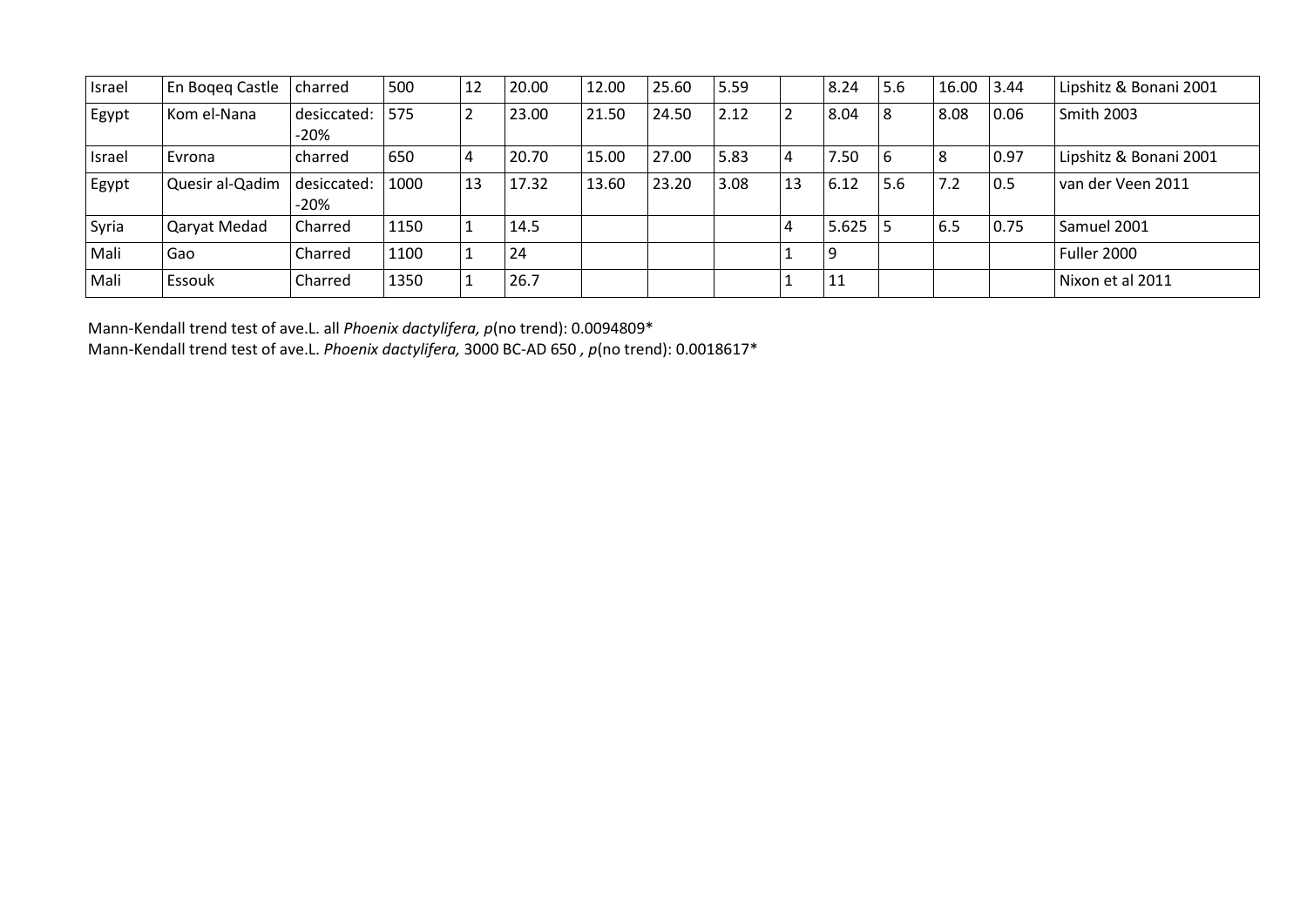| <b>Site</b>        | Age     | $\mathbf n$    | L.ave  | stdev                      | s-terms<br>(stdev <sup>2</sup> x<br>$(n-1)$ | $n$ -terms ( $n-1$ ) | generations<br>$(5 \text{ yr})$ | $x/\sigma$ |
|--------------------|---------|----------------|--------|----------------------------|---------------------------------------------|----------------------|---------------------------------|------------|
| Hili 8 IB          | $-3000$ | 5              | 13.35  | 0.55892                    | 4                                           | 1.249549             | $\mathbf 0$                     | 1.886788   |
| <b>Qumran Cave</b> | $-2770$ | $\overline{7}$ | 9.28   | 0.994                      | 6                                           | 5.928216             | 46                              | 1.311565   |
| Ur                 | $-2650$ | $\mathbf{1}$   | 14.1   |                            | $\mathbf 0$                                 | $\mathbf 0$          | 70                              | 1.992788   |
| Hili 8 IIC         | $-2550$ | 15             | 13.65  | 1.46897                    | 14                                          | 30.21005             | 90                              | 1.929188   |
| Miri Qalat         | -2500   | 16             | 7.4    | 0.906007                   | 15                                          | 12.31274             | 100                             | 1.04586    |
| R'as al-Jinz 2     | -2300   | 39             | 14.68  |                            |                                             |                      |                                 |            |
| Saar               | -1900   | 16             | 13.33  | 2.576459                   | 15                                          | 99.57208             | 220                             | 1.883962   |
| Failaka            | -1750   | $\overline{4}$ | 16.95  | 1.894353                   | 3                                           | 10.76572             | 250                             | 2.395585   |
| Amarna             | $-1345$ | 945            | 14.272 | 2.528919                   | 944                                         | 6037.288             | 331                             | 2.017097   |
| Qumran Cave        | 50      | 6              | 18.928 | 2.384                      | 5                                           | 28.41728             | 610                             | 2.675141   |
| Qasr Ibrim         | 375     | 337            | 16.336 | 2.950652                   | 336                                         | 2925.333             | 675                             | 2.308807   |
| En Bogeg Castle    | 500     | 12             | 20     | 5.592                      | 11                                          | 343.9751             | 700                             | 2.826649   |
| Kom el-Nana        | 575     | $\overline{2}$ | 23     | 2.12132                    | 1                                           | 4.5                  | 715                             | 3.250646   |
| Evrona             | 650     | $\overline{4}$ | 20.7   | 5.82878                    | $\overline{3}$                              | 101.924              | 730                             | 2.925582   |
|                    |         |                |        | Sum:                       | 1357                                        | 9601.475             |                                 |            |
|                    |         |                |        | $\sigma$ (s sum/ n<br>sum) | 7.075516                                    |                      |                                 |            |

**Table 4** *Phoenix dactylifera* domestication episode data for haldanes calculation

Mann-Kendall trend test of ave.L. all *Phoenix dactylifera, p*(no trend): 0.0094809\* Mann-Kendall trend test of ave.L. *Phoenix dactylifera,* 3000 BC-AD 650 *, p*(no trend): 0.0018617\*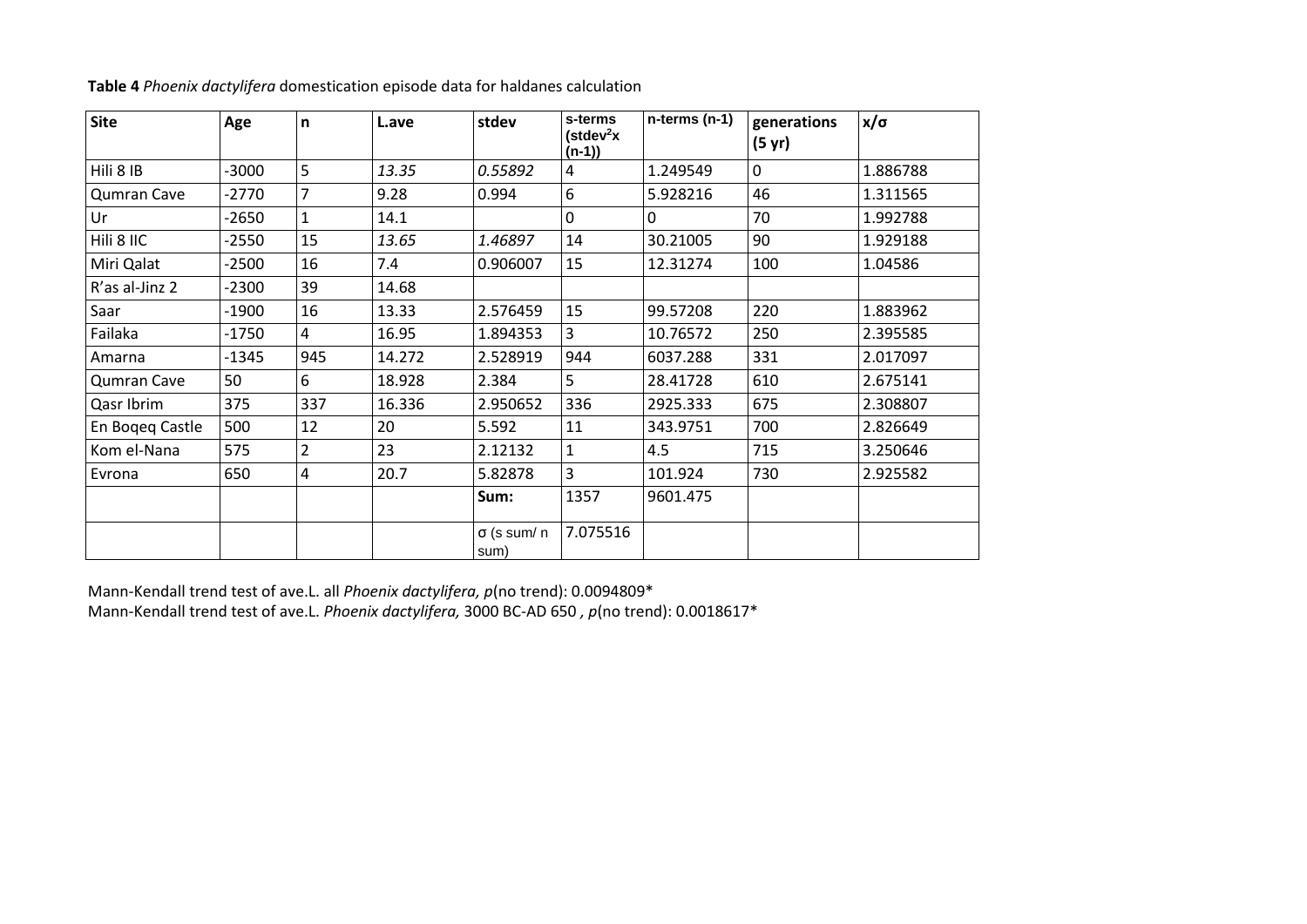

**Fig. 5** Graph of Haldane rate estimate for *Phoenix dactylifera* (5 year generation)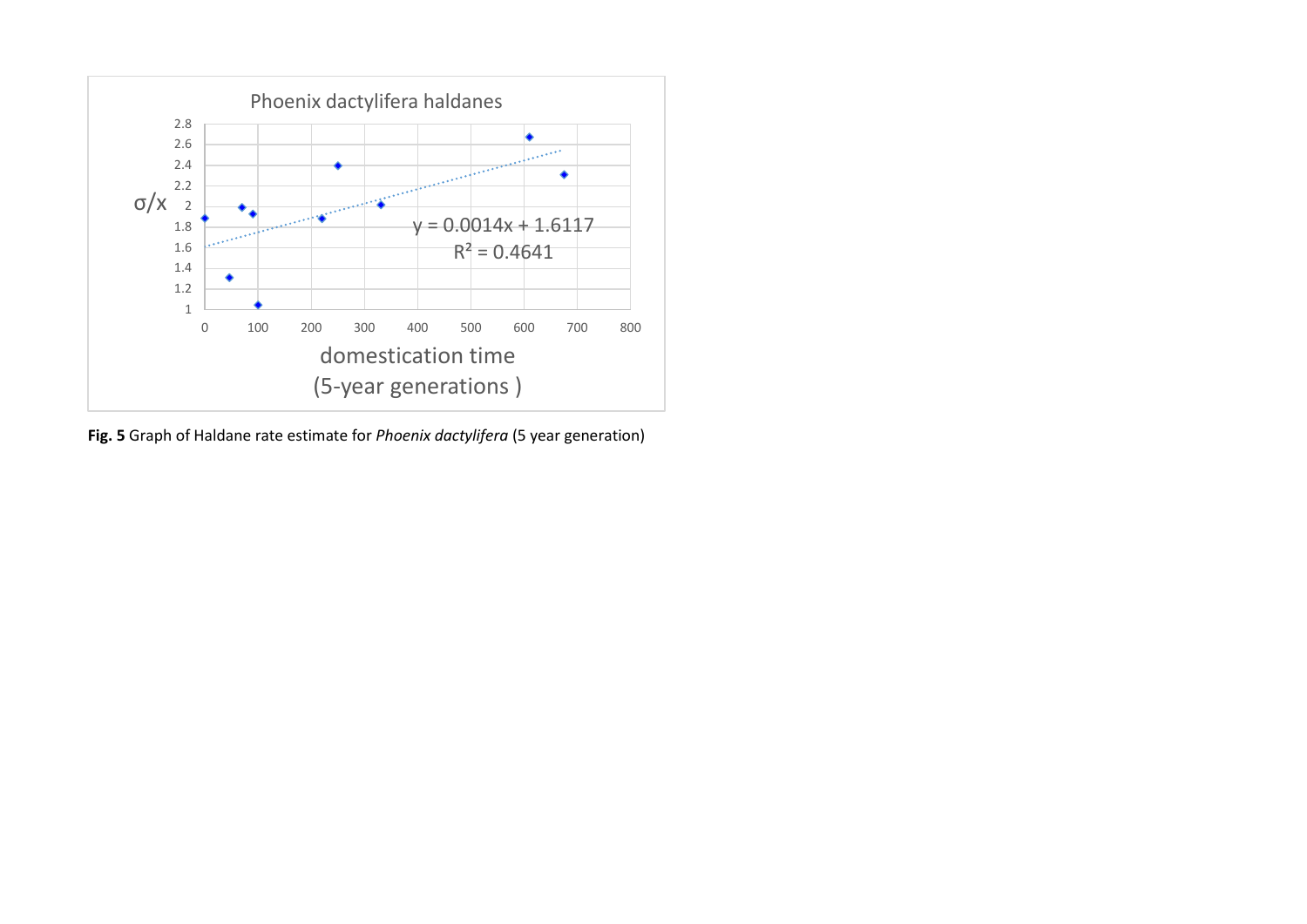## **Table 5** *Olea europaea* metrical data

| Country | Site                       | Phase            | Age     | Preser-<br>vation     | $\mathsf{N}$    | L.ave | L.min          | L.max           | stdev          | Th.<br>Ave | Th.<br>Min       | $\overline{\mathsf{Th}}$ .<br>max | stdev    | LTh      | Source                          |
|---------|----------------------------|------------------|---------|-----------------------|-----------------|-------|----------------|-----------------|----------------|------------|------------------|-----------------------------------|----------|----------|---------------------------------|
| Cyprus  | Khirokitia                 | <b>Neolithic</b> | -5500   | Charred               | $\mathbf{1}$    | 8.8   |                |                 | $\Omega$       | 6          |                  |                                   |          | 1.466667 | Miller 1984                     |
| Israel  | <b>Kfar Samir</b>          | Chalcolithic     | -4590   | $-20%$<br>(waterlog.) | 100             | 9.272 | 6              | 13.064          | 1.408521       | 5.552      | 4.264            | 7.2                               | 0.585421 | 1.670029 | Liphschitz et al 2013           |
| Israel  | Nahal Zehora               | Chalcolithic     | $-4600$ | charred               | 10              | 8.05  | 7              | 9.5             | 0.82           | 5          | $\overline{3.5}$ | 6                                 | 0.97     | 1.61     | Liphschitz and Bonani<br>2000   |
| Jordan  | <b>Teleilat</b><br>Ghassul | Chalcolithic     | $-4500$ | Charred               | 10              | 10.2  | 7.1            | 13.3            | 1.66           | 6.2        | 4.3              | 6.5                               | 0.63     | 1.645161 | Liphschitz et al 2013           |
| Jordan  | Abu Hamid                  | Chalcolithic     | -4400   | Charred               | $\overline{4}$  | 10.1  | 8.2            | 10.8            | 1.2629         | 6.1        | 5.3              | 6.7                               | 0.68002  | 1.655738 | Liphschitz et al 2013           |
| Jordan  | Pella                      | Chalcolithic     | -4300   | charred               | 34              | 9.42  | 6.5            | $\overline{12}$ | 1.476          | 5.69       | $\overline{3.9}$ | 7.5                               | 0.755    | 1.655536 | Dighton et al 2017              |
| Israel  | Nevallat                   | Chalcolithic     | -3900   | Charred               | 36              | 7.84  | 5.5            | 11.5            | 1.33           | 4.58       | 3.5              | 6.5                               | 0.69     |          | Van den Brink et al 2001        |
| Israel  | Shoham                     | Chalcolithic     | -3795   | Charred               | $\overline{23}$ | 7.52  | $\overline{5}$ | 10              | 1.19           | 4.8        | $\overline{3.5}$ | 6                                 | 0.7      | 1.566667 | Liphschitz et al 2013           |
| Israel  | Cave of the<br>Treasure    | Chalcolithic     | -3500   | $-20%$<br>(desicc.)   | 58              | 9.35  | 5.82           | 12.36           | 1.34           | 4.87       | 3.64             | 5.82                              | 0.50     | 1.918919 | Zaitchek 1980 [from<br>photo]   |
| Jordan  | Pella                      | <b>EBA</b>       | $-3150$ | charred               | 5               | 9.50  | 7.20           | 10.50           | 1.14           | 6.34       | 5.90             | 6.80                              | 0.61     | 1.498423 | Dighton et al 2017              |
| Jordan  | Tell esh<br>Shuna          | <b>EBA</b>       | $-2600$ | Charred               | $\overline{70}$ | 9.83  | $\overline{7}$ | 13.3            | 1.324999       | 6.2        | 5.3              | 7.2                               | 0.399603 | 1.585253 | Liphschitz et al 2013           |
| Israel  | Lachish                    | EBA              | $-2500$ | Charred               | $\overline{20}$ | 11.2  | 9              | 13.2            | $1.124513$ 5.7 |            | 5                | 6.2                               | 0.321289 | 1.964912 | Helbaek 1958                    |
| Jordan  | Pella                      | <b>MBA</b>       | $-1750$ | charred               | $\mathbf{1}$    | 8.99  |                |                 |                | 5.29       |                  |                                   |          | 1.699433 | Dighton et al 2017              |
| Jordan  | Pella                      | <b>LBA</b>       | $-1325$ | charred               | $\overline{41}$ | 10.72 | 8.4            | 13              | 0.999          | 6.12       | $\overline{5}$   | 7.25                              | 0.529    | 1.751634 | Dighton et al 2017              |
| Israel  | Tel Jerisheh               | LBA              | $-1300$ | Charred               | 28              | 10.71 | $\mathsf g$    | 12.5            | 0.97           | 5.65       | 5                | 6.5                               | 0.45     | 1.895575 | Liphschitz et al 2013           |
| Greece  | Tiryns                     | <b>LBA</b>       | $-1250$ | Charred               | $\overline{25}$ | 10.05 | 5.1            | 15              | 2.51868        | 5.75       | $\overline{3.6}$ | 7.9                               | 1.093972 | 1.747826 | Runnels & Hansen 1986           |
| Israel  | <b>Tell Keisan</b>         | Iron Age         | $-1000$ | Charred               | 100             | 11.31 | 8.33           | 13.33           | 0.996971       | 6.46       | 4.83             | 7.17                              | 0.466583 | 1.73     | Kislev 1995                     |
| Jordan  | Pella                      | Iron Age         | $-950$  | charred               | 171             | 10.78 | 7.4            | 13              | 1.095          | 6.26       | $\overline{4.3}$ | $\overline{7.8}$                  | 0.529    | 1.722045 | Dighton et al 2017              |
| Israel  | Lachish                    | Iron Age         | $-500$  | Charred               | 25              | 10.1  | 8.2            | 12.6            | 1.119413 5.7   |            | 5.1              | 6.4                               | 0.330736 | 1.77193  | Helbaek 1958                    |
| Israel  | Gamla                      | Hellenistic      | $-150$  | charred               | 64              | 12.85 | 10             | 14.5            | 1.19           | 6.39       | $\overline{5}$   | $\overline{8}$                    | 0.7      | 2.010955 | Liphschitz et al 2013           |
| Egypt   | Kom el-Nana                | <b>Byzantine</b> | 575     | $-20%$<br>(desicc.)   | 10              | 11.04 | 8.96           | 13.76           | 1.40905        | 5.952      | 4.8              | 7.36                              | 0.694563 | 1.854839 | Smith 2003, Fig. 3.21           |
| Greece  | Corinth                    | Iron Age         | $-450$  | charred               | $\overline{5}$  | 7.24  | 5.6            | $\overline{8}$  | 1.004          | 3.56       | 2.6              | 4.2                               | 0.6      | 2.033708 | Bookidis et al 1999: Fig.<br>22 |

Mann-Kendall trend test of ave.L. all *Olea europaea, p*(no trend): 0.014397\*

Mann-Kendall trend test of ave.L. Olea inferred domestication episode, p(no trend): 0.017221\*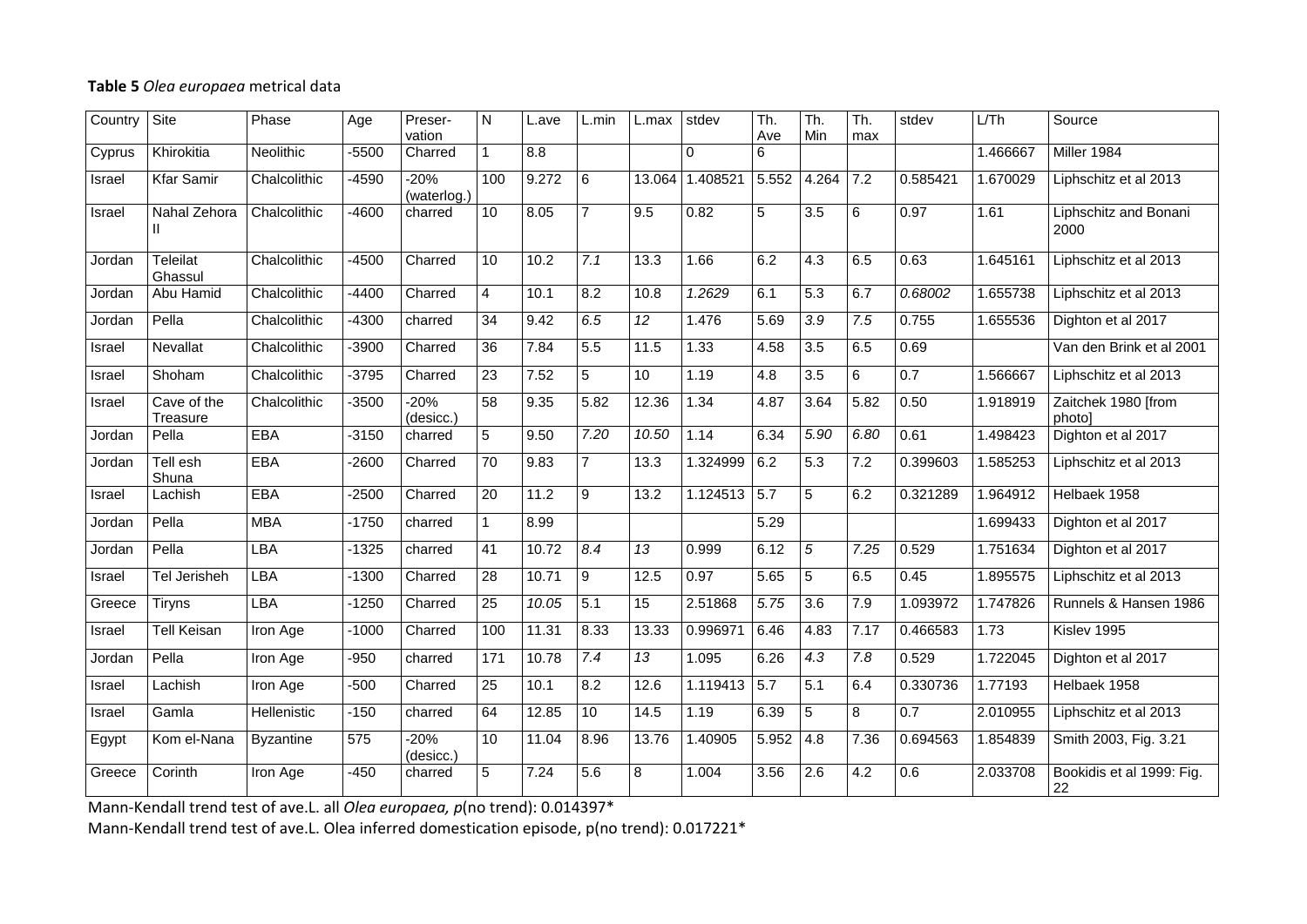|        | <b>Site</b>             | <b>Period</b>              | <b>Median</b><br>Age | n   | L. ave | L. stdev       | s-terms<br>$(\text{stdev}^2x)$<br>$(n-1)$ | n-terms<br>$(n-1)$ | Gener-<br>ations (10-<br>yr) | $x/\sigma$ | <b>Site</b> | <b>Period</b> |
|--------|-------------------------|----------------------------|----------------------|-----|--------|----------------|-------------------------------------------|--------------------|------------------------------|------------|-------------|---------------|
| Israel | Nahal Zehora II         | Chalcolithic               | $-4600$              | 10  | 8.05   | $\overline{7}$ | 9.5                                       | 0.82               | 6.0516                       | 9          | $\Omega$    | 5.034316      |
| Israel | <b>Kfar Samir</b>       | Chalcolithic               | $-4590$              | 100 | 9.272  | 6              | 13.064                                    | 1.408521           | 196.4092                     | 99         | 10          | 5.798531      |
| Jordan | Teleilat<br>Ghassul     | Chalcolithic               | $-4500$              | 10  | 10.2   | 7.1            | 13.3                                      | 1.66               | 24.8004                      | 9          | 100         | 6.378885      |
| Jordan | Abu Hamid               | Chalcolithic               | $-4400$              | 4   | 10.1   | 8.2            | 10.8                                      | 1.2629             | 4.784766                     | 3          | 200         | 6.316347      |
| Jordan | Pella                   | Chalcolithic               | $-4300$              | 34  | 9.42   | 6.5            | 12                                        | 1.476              | 71.89301                     | 33         | 300         | 5.891088      |
| Israel | Nevallat                | Chalcolithic               | $-3900$              | 36  | 7.84   | 5.5            | 11.5                                      | 1.33               | 61.9115                      | 35         | 700         | 4.902986      |
| Israel | Shoham                  | Chalcolithic               | $-3795$              | 23  | 7.52   | 5              | 10                                        | 1.19               | 31.1542                      | 22         | 805         | 4.702864      |
| Israel | Cave of the<br>Treasure | Chalcolithic               | $-3500$              | 58  | 9.35   | 5.82           | 12.36                                     | 1.34               | 102.3494                     | 57         | 1100        | 5.846037      |
| Jordan | Pella                   | Early<br><b>Bronze Age</b> | $-3150$              | 5   | 9.50   | 7.20           | 10.50                                     | 1.14               | 5.1984                       | 4          | 1450        | 5.941118      |
| Jordan | Tell esh Shuna          | Early<br><b>Bronze Age</b> | $-2600$              | 70  | 9.83   | $\overline{7}$ | 13.3                                      | 1.324999           | 121.138                      | 69         | 2000        | 6.1466        |
| Israel | Lachish                 | Early<br><b>Bronze Age</b> | $-2500$              | 20  | 11.2   | 9              | 13.2                                      | 1.124513           | 24.02606                     | 19         | 2100        | 7.004266      |
| Jordan | Pella                   | LBA                        | $-1325$              | 41  | 10.72  | 8.4            | 13                                        | 0.999              | 39.92004                     | 40         | 3275        | 6.704083      |
| Israel | Tel Jerisheh            | LBA                        | $-1300$              | 28  | 10.71  | 9              | 12.5                                      | 0.97               | 25.4043                      | 27         | 3300        | 6.697829      |
| Greece | Tiryns                  | LBA                        | $-1250$              | 25  | 10.05  | 5.1            | 15                                        | 2.51868            | 152.25                       | 24         | 3350        | 6.285078      |
| Israel | <b>Tell Keisan</b>      | Iron Age                   | $-1000$              | 100 | 11.31  | 8.33           | 13.33                                     | 0.996971           | 98.40121                     | 99         | 3600        | 7.073057      |
| Jordan | Pella                   | Iron Age                   | $-950$               | 171 | 10.78  | 7.4            | 13                                        | 1.095              | 203.8343                     | 170        | 3650        | 6.741606      |
| Israel | Lachish                 | Iron Age                   | $-500$               | 25  | 10.1   | 8.2            | 12.6                                      | 1.119413           | 30.07407                     | 24         | 4100        | 6.316347      |
| Israel | Gamla                   | Hellenistic                | $-150$               | 64  | 12.85  | 10             | 14.5                                      | 1.19               | 89.2143                      | 63         | 4450        | 8.036144      |
|        |                         |                            |                      |     | 824    |                |                                           |                    | sums                         | 1288.815   | 806         |               |
|        |                         |                            |                      |     |        |                |                                           |                    | $\sigma$ (s sum/<br>n sum)   | 1.599026   |             |               |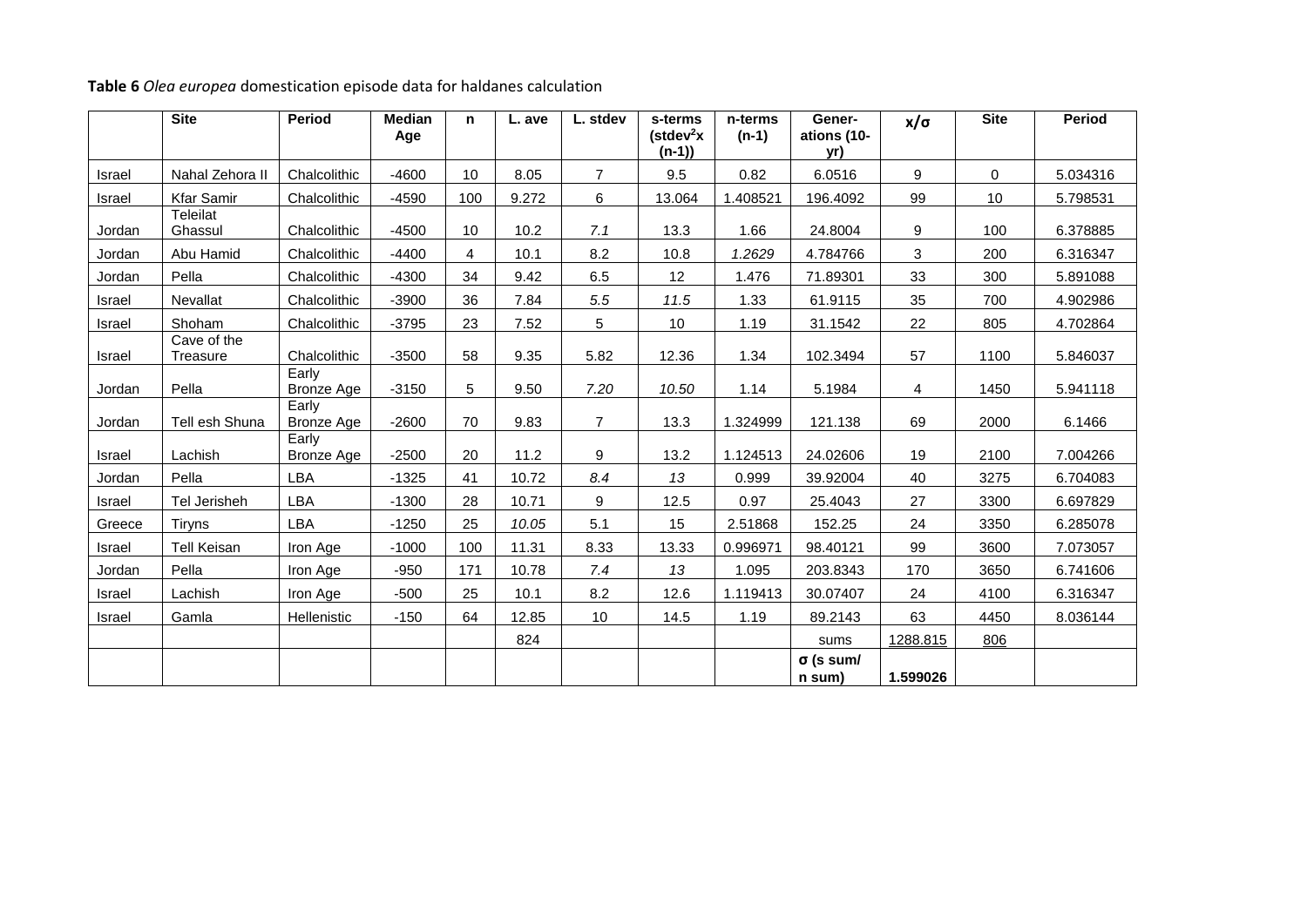

**Fig. 6** Graph of Haldane rate estimate for *Olea europea,* based on a generation time of 10 years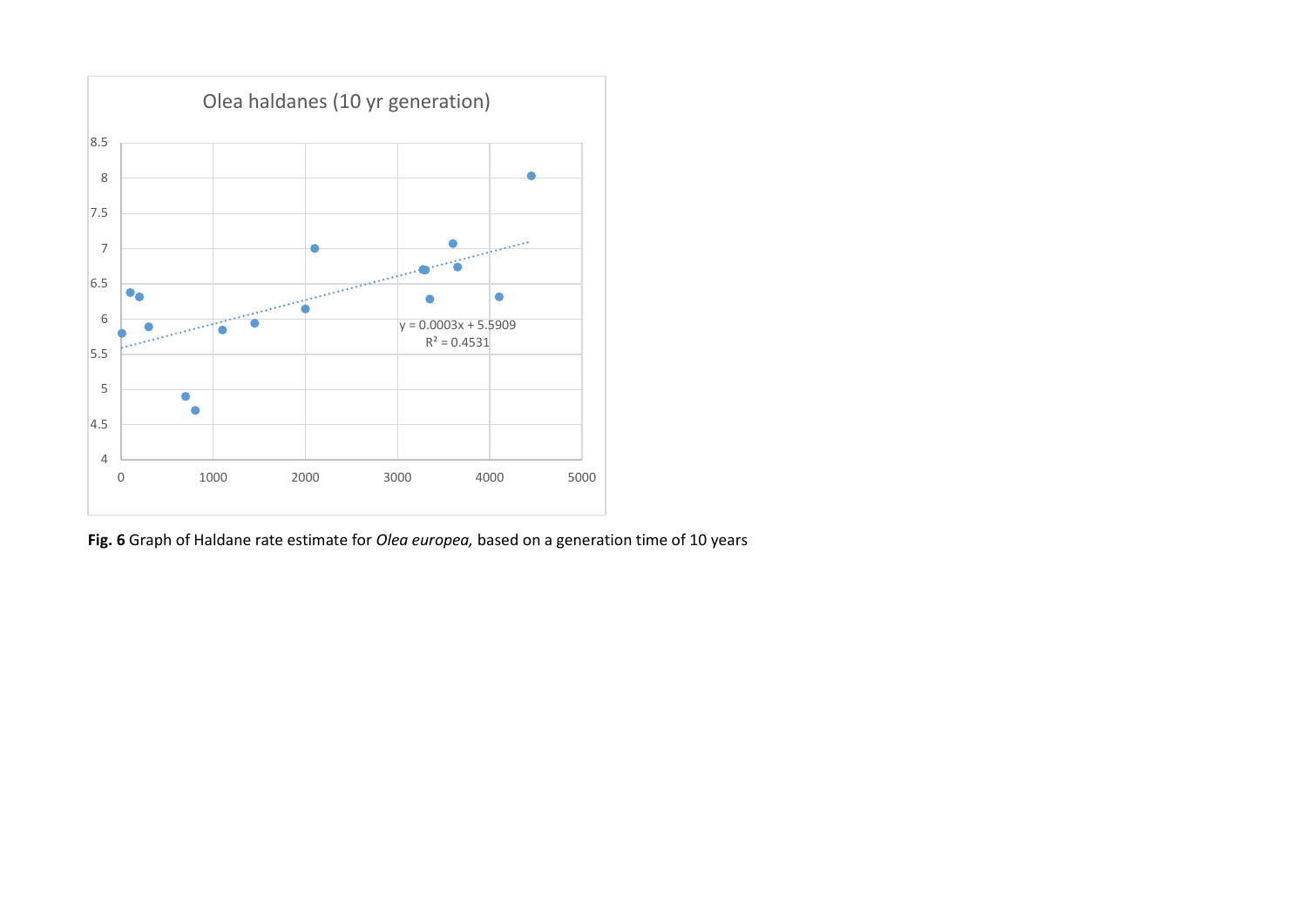| Table 7 Metrical data on avocado (Persea americana) seeds. Measurements from C. Smith 1966; 1969, with ages re-estimated on the basis of B. Smith 2005 |  |
|--------------------------------------------------------------------------------------------------------------------------------------------------------|--|
|--------------------------------------------------------------------------------------------------------------------------------------------------------|--|

| Region   | <b>Site</b>        | Period                                  | Strati-<br>graphic<br>phase | Preserv.           | Median<br>date<br>estimate | N              | L. ave | min  | L.<br>max | stdev  | W. ave   | W.<br>min | W.<br>max      | stdev  | source            |
|----------|--------------------|-----------------------------------------|-----------------------------|--------------------|----------------------------|----------------|--------|------|-----------|--------|----------|-----------|----------------|--------|-------------------|
| Tehuacan | Coxcatlan<br>Cave  | Abjas and<br>Coxcatlan                  | pre-<br>ceramic             | charred            | $-3000$                    | 4              | .95    | 1.8  | 2.1       | 0.1291 | 1.7      | 1.4       | 2.1            | 0.2944 | <b>Smith 1966</b> |
| Tehuacan | Coxcatlan<br>Cave  | Santa Maria                             | <b>TC 50 VII</b>            | charred            | $-400$                     | 14             | 2.2071 | 1.4  | 2.8       | 0.3812 | 2        | 1.2       | 2.8            | 0.4788 | Smith 1966        |
| Tehuacan | El Riego Cave      | Santa Maria                             | TC 35e E                    | charred            | $-300$                     | $\overline{2}$ | 2.3    | 1.6  | 3         | 0.9900 | 1.75     | 1.6       | 1.9            | 0.2121 | Smith 1966        |
| Tehuacan | Coxcatlan<br>Cave  | Palo Blanco                             | <b>TC 50 IV-</b>            | charred            | 250                        | 19             | 2.0053 | 1.3  | 3.4       | 0.5254 | 1.93     | 1.5       | 3              | 0.4056 | Smith 1966        |
| Tehuacan | Coxcatlan<br>Cave  | Palo Blanco                             | <b>TC 50 VI</b>             | charred            | $-50$                      | 64             | 2.0984 | 1.5  | 3.2       | 0.3786 | 1.8      | 1.1       | 3.5            | 0.6034 | Smith 1966        |
| Tehuacan | <b>Purron Cave</b> | Palo Blanco<br>(includes Snta<br>Maria) | <b>TC 272 D</b>             | charred            | 200                        | $\overline{7}$ | 2.3857 | 1.9  | 3.1       | 0.4180 | 1.885714 | 1.4       | 3              | 0.5900 | <b>Smith 1966</b> |
| Tehuacan | El Riego Cave      | Palo Blanco                             | TC 35e D                    | charred            | 250                        | $\overline{4}$ | 2.625  | 2.2  | 2.9       | 0.3100 | 1.775    | 1.5       | 2.1            | 0.2500 | <b>Smith 1966</b> |
| Tehuacan | El Riego Cave      | Palo Blanco                             | <b>TC 35e C</b>             | charred            | 600                        | 6              | 2.5167 | 1.8  | 3.5       | 0.5776 | 1.766667 | 1.4       | $\overline{c}$ | 0.2582 | Smith 1966        |
| Oaxaca   | Guila Naquitz      | Monte Alban<br>IIIb-IV                  | OC-43<br>Zone A             | $-10%$<br>(desicc. | 700                        | 118            | 2.385  | 1.53 | 2.97      | 0.2806 | 1.845    | 1.35      | 2.25           | 0.1754 | Smith 1969        |
| Tehuacan | Coxcatlan<br>Cave  | Venta Salada                            | <b>TC 50 III-</b>           | charred            | 1200                       | 16             | 2.3875 | 1.7  | 3.8       | 0.6281 | 2.075    | 1.3       | 3.1            | 0.4768 | <b>Smith 1966</b> |
| Tehuacan | El Riego Cave      | Venta Salada                            | TC 35e B                    | charred            | 1300                       | 6              | 2.5333 | 1.8  | 3         | 0.4457 | 1.783333 | 1.2       | 2.4            | 0.5154 | <b>Smith 1966</b> |
| Tehuacan | El Riego Cave      | Venta Salada                            | TC 35e A                    | charred            | 1450                       | 4              | 2.65   | 1.7  | 3.3       | 0.6807 | 2.05     | 1.5       | 2.5            | 0.4123 | Smith 1966        |

Mann-Kendall trend test of ave.L. all *Persea americana, p*(no trend): 0.003192\* Mann-Kendall trend test of ave.L. *Persea americana* 400 BC-1450AD*, p*(no trend): 0.012731\*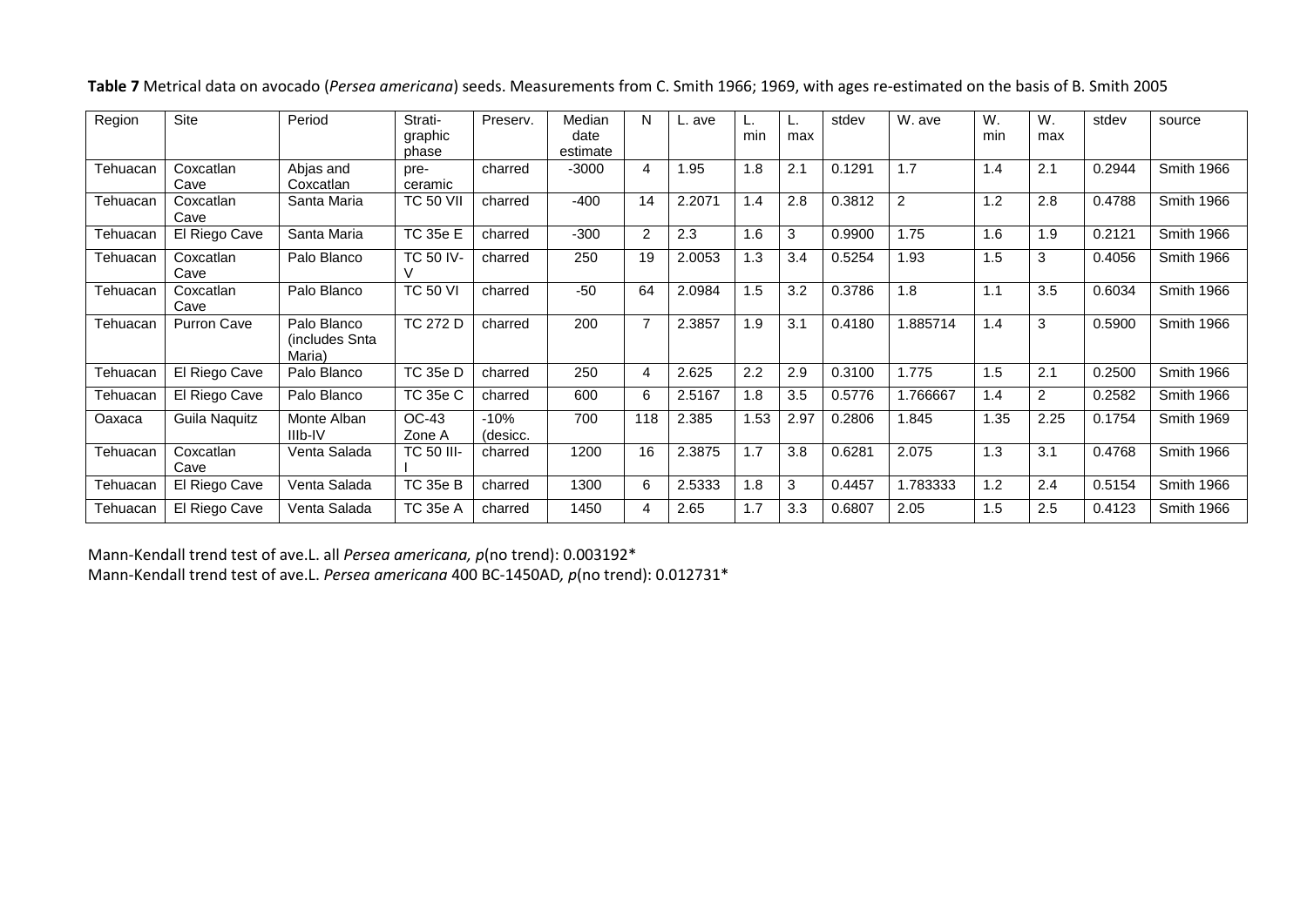**Table 8** *Persea americana* domestication episode data for haldanes calculation

| <b>Site</b>        | <b>Period</b>                           | <b>Median Age</b> | $\mathsf{n}$   | L. ave   | L. stdev                   | s-terms<br>$(statev2x (n-1))$ | n-terms<br>$(n-1)$ | <b>Gener-ations</b><br>$(10-yr)$ | $x/\sigma$ |
|--------------------|-----------------------------------------|-------------------|----------------|----------|----------------------------|-------------------------------|--------------------|----------------------------------|------------|
| Coxcatlan Cave     | Santa Maria                             | $-400$            | 14             | 2.207143 | 0.381221                   | 2.98                          | 13                 | 10                               | 13.60965   |
| El Riego Cave      | Santa Maria                             | $-300$            | $\overline{2}$ | 2.3      | 0.989949                   | 0.045                         | 1                  | $\overline{20}$                  | 14.18222   |
| Coxcatlan Cave     | Palo Blanco                             | 250               | 19             | 2.005263 | 0.525435                   | 2.961053                      | 18                 | 75                               | 12.36482   |
| Coxcatlan Cave     | Palo Blanco                             | $-50$             | 64             | 2.098438 | 0.378591                   | 22.94                         | 63                 | 45                               | 12.93935   |
| <b>Purron Cave</b> | Palo Blanco<br>(includes Snta<br>Maria) | 200               | $\overline{7}$ | 2.385714 | 0.418045                   | 2.088571                      | 6                  | 70                               | 14.71075   |
| El Riego Cave      | Palo Blanco                             | 250               | $\overline{4}$ | 2.625    | 0.30957                    | 0.1875                        | 3                  | 75                               | 16.18623   |
| El Riego Cave      | Palo Blanco                             | 600               | 6              | 2.516667 | 0.577639                   | 0.333333                      | 5                  | 110                              | 15.51823   |
| Guila Naquitz      | Monte Alban<br>IIIb-IV                  | 700               | 118            | 2.385    | 0.280571                   | 3.597755                      | 117                | 120                              | 14.70635   |
| Coxcatlan Cave     | Venta Salada                            | 1200              | 16             | 2.3875   | 0.628092                   | 3.41                          | $\overline{15}$    | 170                              | 14.72176   |
| El Riego Cave      | Venta Salada                            | 1300              | 6              | 2.533333 | 0.44572                    | 1.328333                      | 5                  | 180                              | 15.621     |
| El Riego Cave      | Venta Salada                            | 1450              | $\overline{4}$ | 2.65     | 0.680686                   | 0.51                          | 3                  | 195                              | 16.34038   |
|                    |                                         |                   |                |          | Sums                       | 40.38155                      | 249                |                                  |            |
|                    |                                         |                   |                |          | $\sigma$ (s sum/<br>n sum) | 0.162175                      |                    |                                  |            |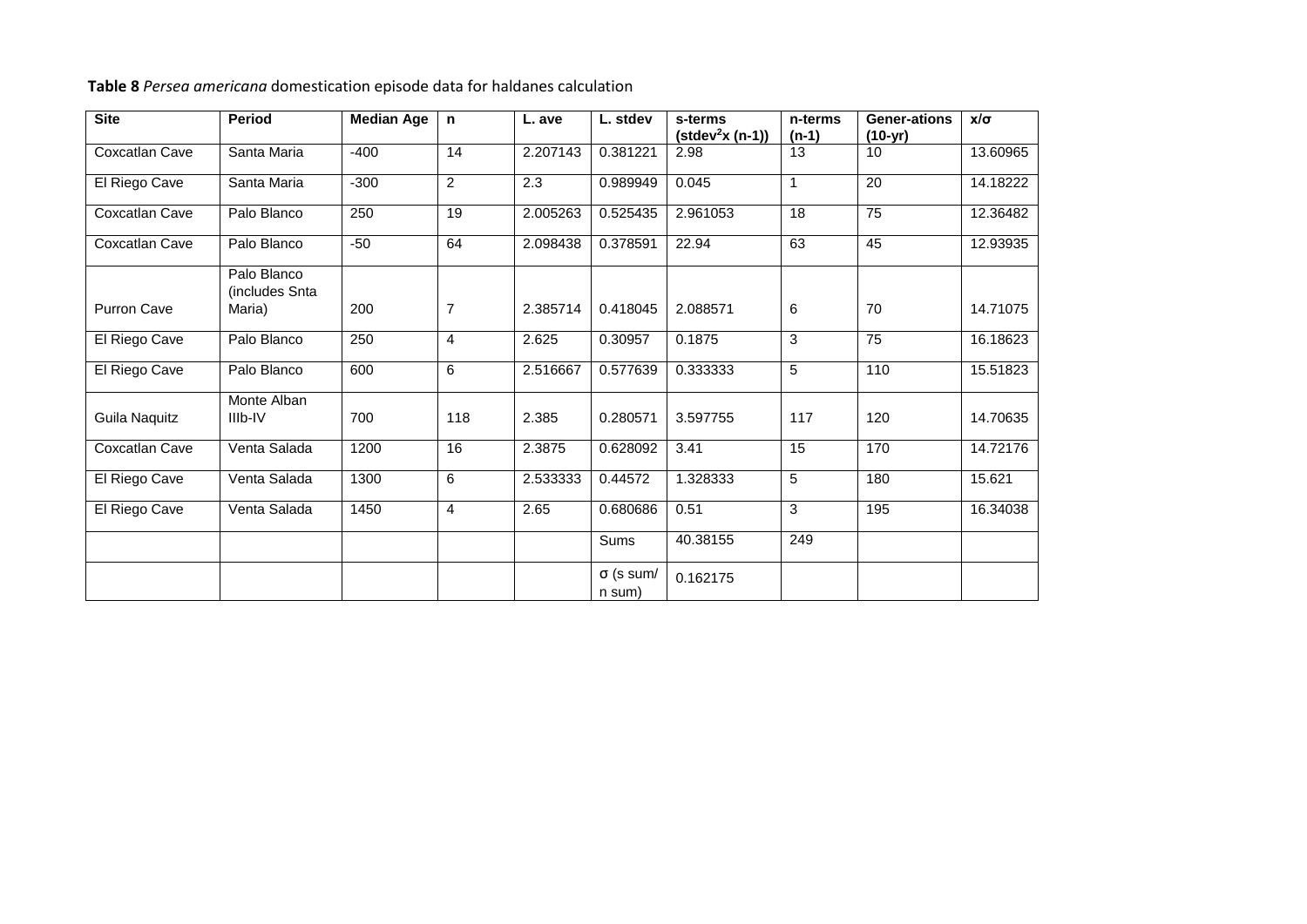

**Fig. 7** Graph of Haldane rate estimate for *Persea americana,* based on a generation time of 10 years

**Table 9** *Castanea crenata* metrical data. Yoshikawa (2011) provided raw measurements, while Nishiro and Sasaki (2014) provided derived calculations of nut mass index (square root of length x width) for a larger number of sites

| Site            | Period        | age     |    | L. ave | stdev | W.ave | stdev | n  | mass index $v(HxW)$ Stdev |          |
|-----------------|---------------|---------|----|--------|-------|-------|-------|----|---------------------------|----------|
| Awazu Kotei     | Initial Jomon | $-7425$ |    |        |       |       |       |    | 16                        | 2.10733  |
| Torihama        | Early Jomon   | $-3800$ |    |        |       |       |       | 17 | 22                        | 2.787161 |
| Sannai Maruyama | Early Jomon   | $-4050$ | 15 | 19     | 4.9   | 24.5  | 7.4   | 46 | 22                        | 3        |
| Ofune C         | Middle Jomon  | $-3000$ |    |        |       |       |       | 84 | 20                        | 3        |
| Wadai           | Middle Jomon  | $-2500$ |    |        |       |       |       | 18 | 27                        |          |
| Benten-ike      | Late Jomon    | $-1900$ | 6  | 25.3   | 4.2   | 25.1  | 3.4   | -6 | 25                        | 4        |
| Noji            | Final Jomon   | -955    | 33 | 28.9   | 4.7   | 29.1  | 5.9   |    |                           |          |
| Yachi           | Final Jomon   | -900    |    |        |       |       |       | 33 | 28                        |          |
| Yonaizumi       | Final Jomon   | $-945$  | 8  | 29.6   | 3.2   | 31.7  | 3.6   |    | 31                        |          |
| Aota            | Final Jomon   | $-700$  | 46 | 30.4   | 6.1   | 33.5  | 8.3   | 63 | 31                        | 6        |
| Shimokanomizu   | Final Jomon   | $-1000$ |    |        |       |       |       | 85 | 22                        |          |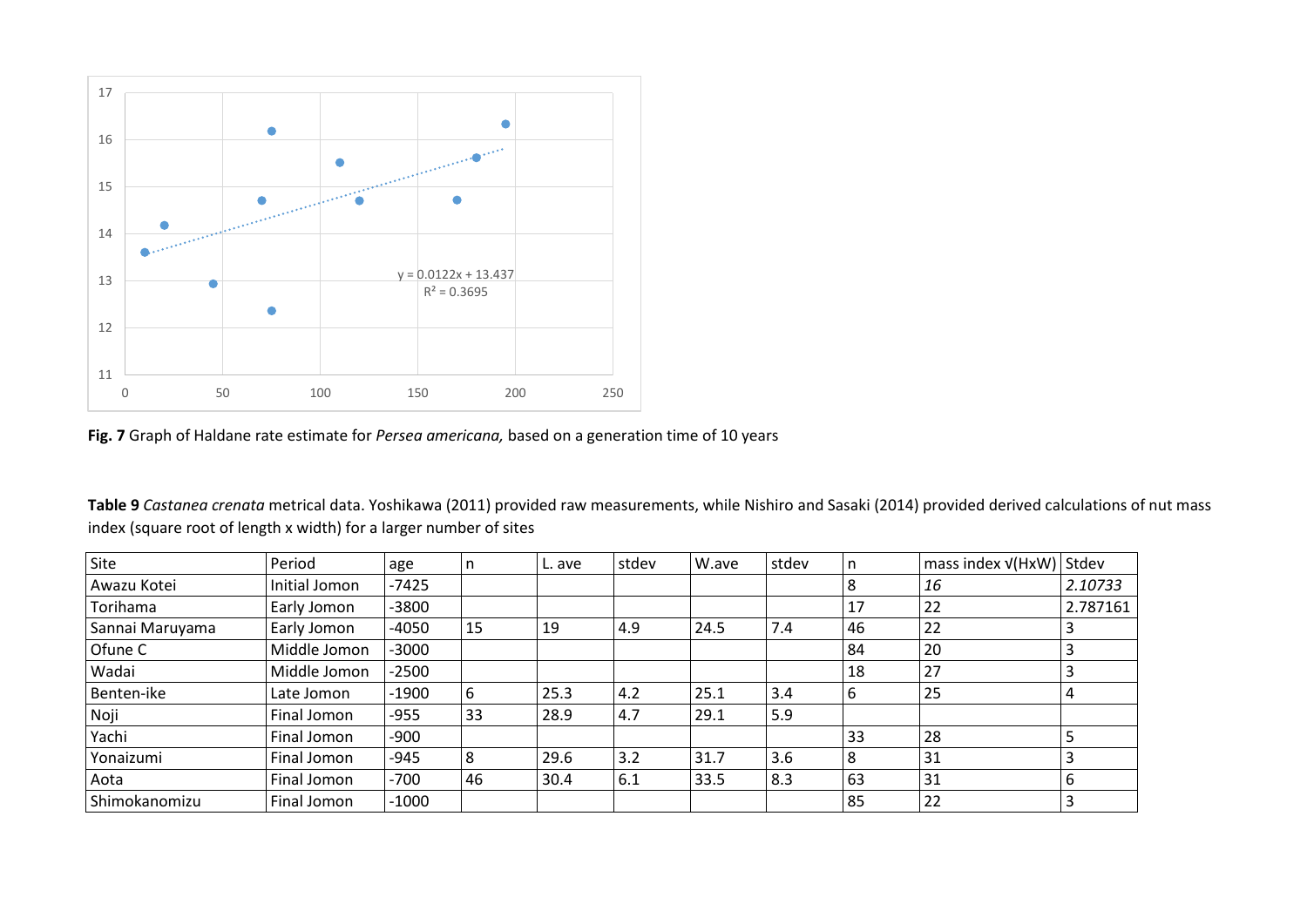Mann-Kendall trend test of nut mass index. all *Castanea crenta, p*(no trend): 0.0046\* **Table 10** *Castanea crenata* domestication episode data for haldanes calculation based on nut mass index

| <b>Site</b>  | <b>Period</b> | N  | Median<br>Age | mass index $V(HxW)$ | stdev            | l s-terms<br>$($ stdev <sup>2</sup> x (n-1)) | l n-terms<br>$(n-1)$ | <b>Gener-ations</b><br>$(10-yr)$ | $x/\sigma$ |
|--------------|---------------|----|---------------|---------------------|------------------|----------------------------------------------|----------------------|----------------------------------|------------|
| Ofune C      | Middle Jomon  | 84 | $-3000$       | 20                  |                  | 747                                          | 83                   |                                  | 1.011043   |
| Wadai        | Middle Jomon  | 18 | $-2500$       | 27                  | ລ                | 153                                          |                      | 50                               | 1.364908   |
| l Benten-ike | Late Jomon    | 6  | $-1900$       | 25                  | 4                | -80                                          |                      | 110                              | 1.263804   |
| Yachi        | Final Jomon   | 33 | $-900$        | 28                  | G                | 800                                          | 32                   | 210                              | 1.41546    |
| Yonaizumi    | Final Jomon   | 8  | -945          | 31                  | ≏                | 63                                           |                      | 205.5                            | .567117    |
| Aota         | Final Jomon   | 63 | $-700$        | 31                  |                  | 2232                                         | 62                   | 230                              | 1.567117   |
|              |               |    |               |                     | Sums             | 4075                                         | 206                  |                                  |            |
|              |               |    |               |                     | $\sigma$ (s sum/ | 19.78155                                     |                      |                                  |            |
|              |               |    |               |                     | n sum)           |                                              |                      |                                  |            |



**Fig. 8** Graphs of haldane rate estimates for *Castanea crenata* using nut mass index (left) and fruit length (right), based on a generation time of 10 years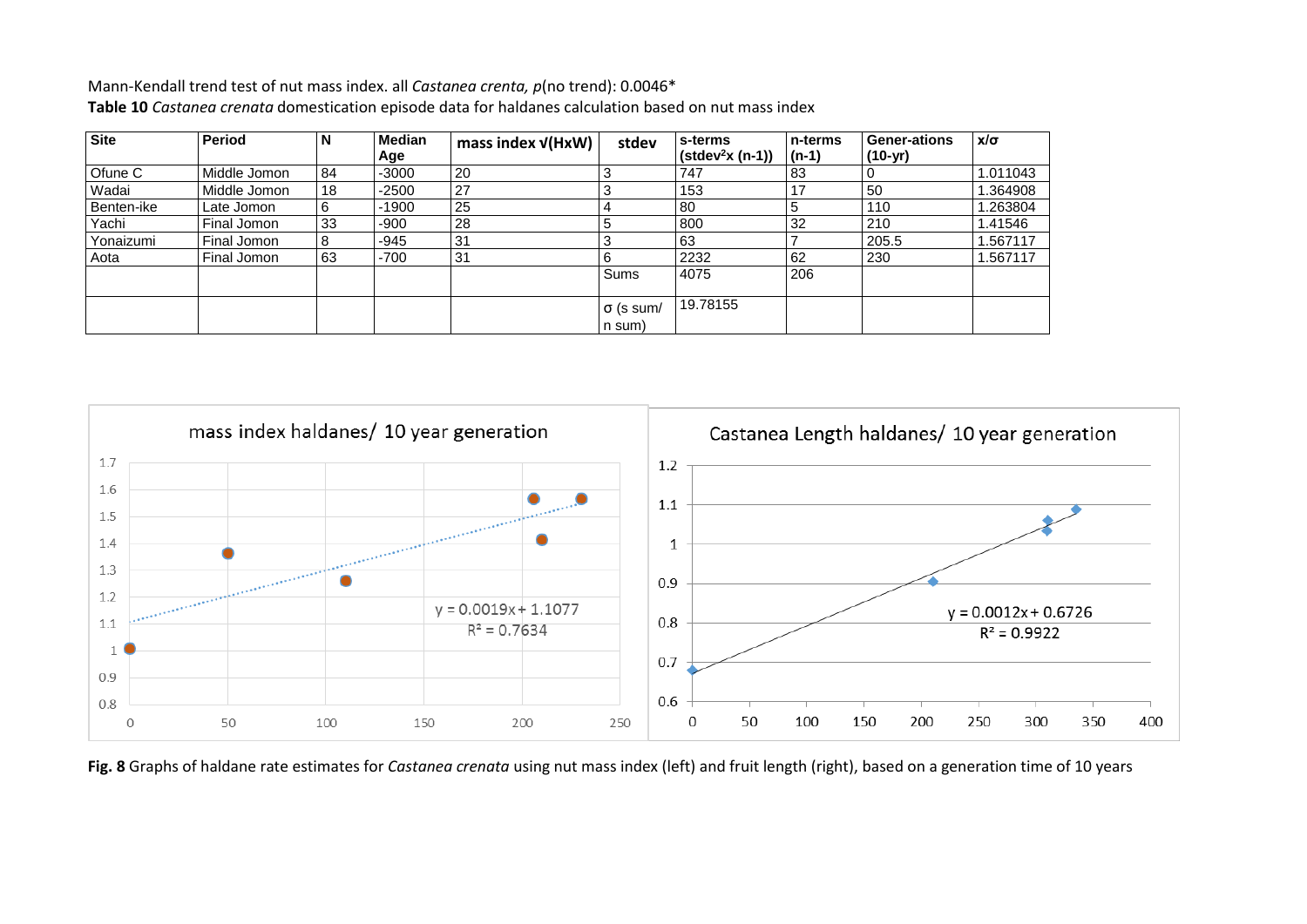|       |         |     |                |     |     |       | Max diameter (mc) |     |     |                   | s-terms  | n-terms | Generation (5-year) $ x/\sigma $ |          |
|-------|---------|-----|----------------|-----|-----|-------|-------------------|-----|-----|-------------------|----------|---------|----------------------------------|----------|
| Per.  | Age     | l n | L. ave         | min | max | stdev | D.ave             | min | max | stdev             |          |         |                                  |          |
| Early | $-1500$ | 107 | 3.8            | 2.2 | Ь   | 0.5   | 2.1               | 1.3 | 2.7 | 0.2               | 4.24     | 106     | l 0                              | 93.74005 |
| Mid.  | $-1000$ | 79  | 4              | پ   |     | 0.4   | 2.1               | 1.3 | 2.7 | 0.2               | 3.12     | 78      | 100                              | 98.67374 |
| Late  | $-700$  |     | $\overline{a}$ | 3.5 | 4.4 | 0.5   |                   | 1.7 | 2.2 | $\vert 0.3 \vert$ | 0.18     |         | 160                              | 98.67374 |
|       |         |     |                |     |     |       |                   |     |     | Sums              | 7.54     | 186     |                                  |          |
|       |         |     |                |     |     |       |                   |     |     | σ (s              | 0.040538 |         |                                  |          |
|       |         |     |                |     |     |       |                   |     |     | sum/ n            |          |         |                                  |          |
|       |         |     |                |     |     |       |                   |     |     | sum)              |          |         |                                  |          |

**Table 11** Metrical data and Haldane calculations for *Canarium* sp. from Talepakamalai (based on Lepofsky et al 1998)

Mann-Kendall trend test of ave.L. all *Canarium,* including modern reference material reported by Lepofksy et al. 1998, *p*(no trend): 0.042\*

**Table 12** Metrical data and Haldane calculations for *Spondias* sp. from Talepakamalai (based on Lepofsky et al 1998)

| Period | Age     | n  | L. ave | min | max | stdev | D.ave | <b>Imin</b> | max | stdev          | s-terms  | l n-terms | <b>Generation (5-year)</b> | $x/\sigma$ |
|--------|---------|----|--------|-----|-----|-------|-------|-------------|-----|----------------|----------|-----------|----------------------------|------------|
| Early  | $-1500$ | 39 | 2.1    |     | -3  | 0.4   | -     | 1.4         | 2.8 | 0.3            | 5.67     | 63        | U                          | 26.85279   |
| Middle | $-1000$ | 64 | 2.3    | 1.5 | 3.3 | 0.3   | 2.1   | 1.1         | 2.7 | 0.3            | 1.89     | 21        | 100                        | 29.18782   |
| Late   | $-700$  | 22 | 2.5    | 1.9 | -3  | 0.3   | 2.3   | 1.8         | 3.2 | 0.3            | 0.32     | 8         | 160                        | 30.35533   |
|        |         |    |        |     |     |       |       |             |     | Sums           | 7.88     | 92        |                            |            |
|        |         |    |        |     |     |       |       |             |     | $\sigma$ (s    | 0.085652 |           |                            |            |
|        |         |    |        |     |     |       |       |             |     | sum/ n<br>sum) |          |           |                            |            |

Mann-Kendall trend test of ave.L. all *Spondias,* including modern reference material reported by Lepofksy et al. 1998, *p*(no trend): 0.042\*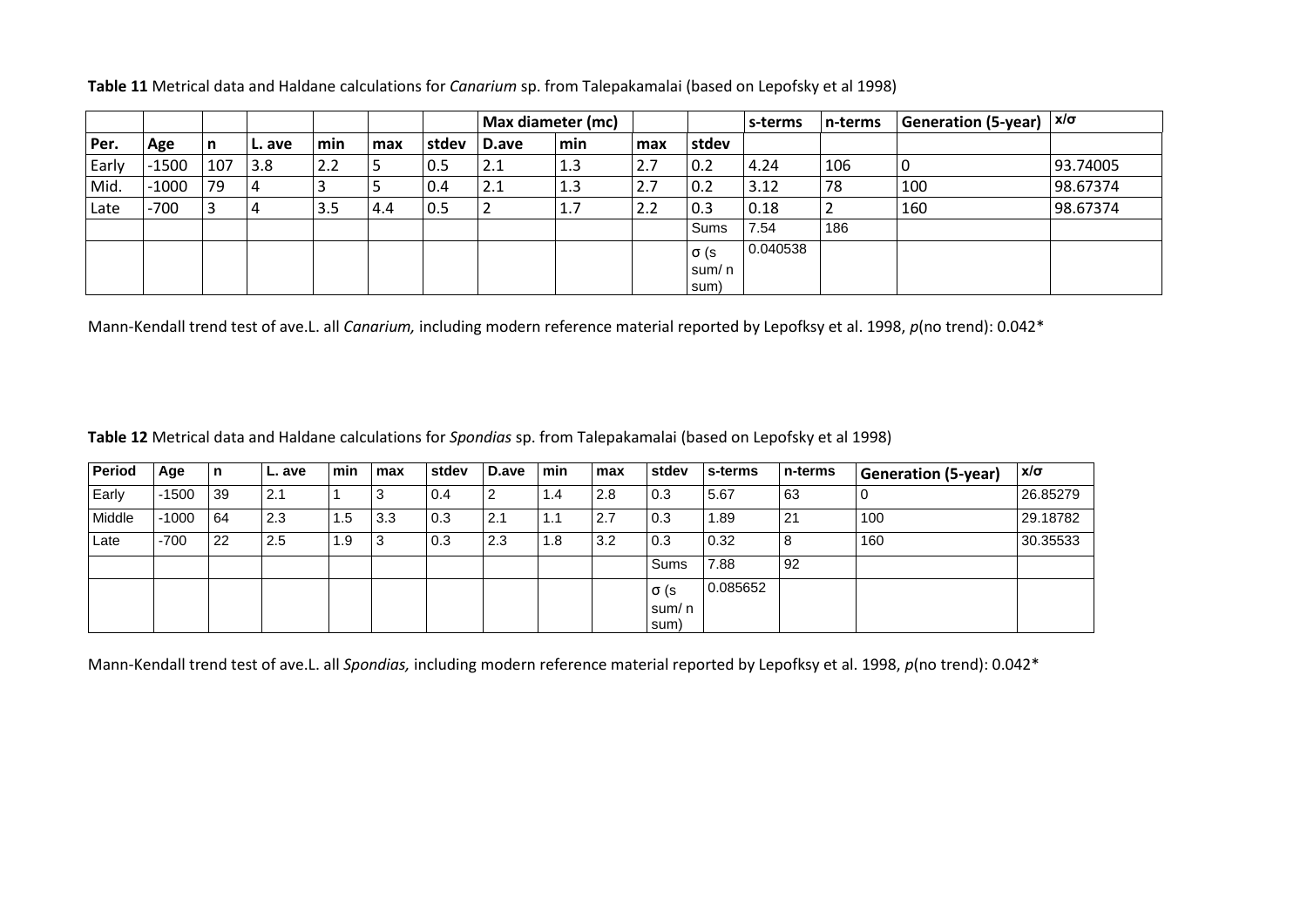## **References cited in supplementary material**

Beech M (2003) Archaeobotanical evidence for early date consumption in the Arabian Gulf. In: Al-Swaidi JS (ed) The date palm: from traditional resource to green wealth. The Emirates Center for Strategic Studies and Research, Abu Dhabi, pp 11-31

Bookidis N, Hansen J, Snyder L, Goldberg P (1999) Dining in the Sanctuary of Demeter and Kore at Corinth. Hesperia: The Journal of the American School of Classical Studies at Athens 68:1-54

Clapham AJ, Stevens CJ (2009) Dates and confused: does measuring date stones make any sense? In: Ikram S, Dodson A (eds) Beyond the Horizon: Studies in Egyptian Art, Archaeology and History in Honour of Barry J. Kemp*.* Supreme Council of Antiquities, Cairo, pp 9-27

Costantini L (1985) Considerazioni su alcuni reperti di palma da dattero e sul centro di origine e l'area di coltivazione della Phoenix dactylifera L. In: Gnoli G, Lanciotti L (eds) Orientalia Josephi Tucci memoriae dicata. Serie Orientale 56. Istituto Italiano per il Medio ed Estremo Oriente, Rome, pp 209-218 (in Italian)

Costantini L, Audisio P (2000) Plant and insect remains from the Bronze Age site of Ra's al-Jinz (RJ-2), Sultanate of Oman. Paleorient 26(1): 143-156

Dighton A, Fairbairn A, Bourke S, Faith JT, Habgood P (2017) Bronze Age olive domestication in the north Jordan valley: new morphological evidence for regional complexity in early arboricultural practice from Pella in Jordan. Veget Hist Archaeobot 26:403-413

Fuller DQ (2000) The Botanical Remains. In: Insoll T (ed) Urbanism, Archaeology and Trade. Further Observations on the Gao Region (Mali): The 1996 Fieldseason Results. BAR S829. Archaeopress, Oxford, pp 28-35

Helbaek H (1958) Plant Economy in Ancient Lachish. In: Tufnell O (ed) Lachish IV: The Bronze Age. Oxford University Press, Oxford, pp 309-317

Kislev ME (1995) Wild Olive Stones at Submerged Chalcolithic Kfar Samir, Haifa, Israel. J Israel Prehist Soc 26:134-145

Lepofsky D, Kirch PV, Lertzman KP (1998) Metric analyses of prehistoric morphological change in cultivated fruits and nuts: an example from Island Melanesia. J Archaeol Sci 25:1,001-1,014

Liphschitz N, Bonani, G (2000) Dimensions of Olive (*Olea europaea*) stones as a reliable parameter to distinguish between wild and cultivated varieties: further evidence. Tel Aviv 27:23-25

Liphschitz N, Bonani G (2001) Wild and Cultivated Date Palm (*Phoenix dactylifera*) from Qumran Cave 24. Tel Aviv 28:305-309

Liphschitz N, Gophna R, Bonani G, Feldstein A (2013) Wild olive (*Olea europaea*) stones from a chalcolithic cave at shoham, Israel and their implications. Tel Aviv 23:135-142

Lone FA, Khan M, Buth GM (1993). Palaeoethnobotany. Plants and ancient man in Kashmir. Oxford & IBH Publishing Co., New Delhi

Miller NF (1984) Some Plant Remains from Khirokitia, Cyprus: 1977 and 1978 Excavations. In : LeBrun A (ed) Fouilles récentes à Khirokitia (Chypre) 1977-1981. Mémoire 41. Editions Recherches sur les civilisations, Paris, pp 183-188

Nesbitt M (1993) Archaeobotanical Evidence for Early Dilmun Diet at Saar, Bahrein. Arabian Archaeology and Epigraphy 4:20-47